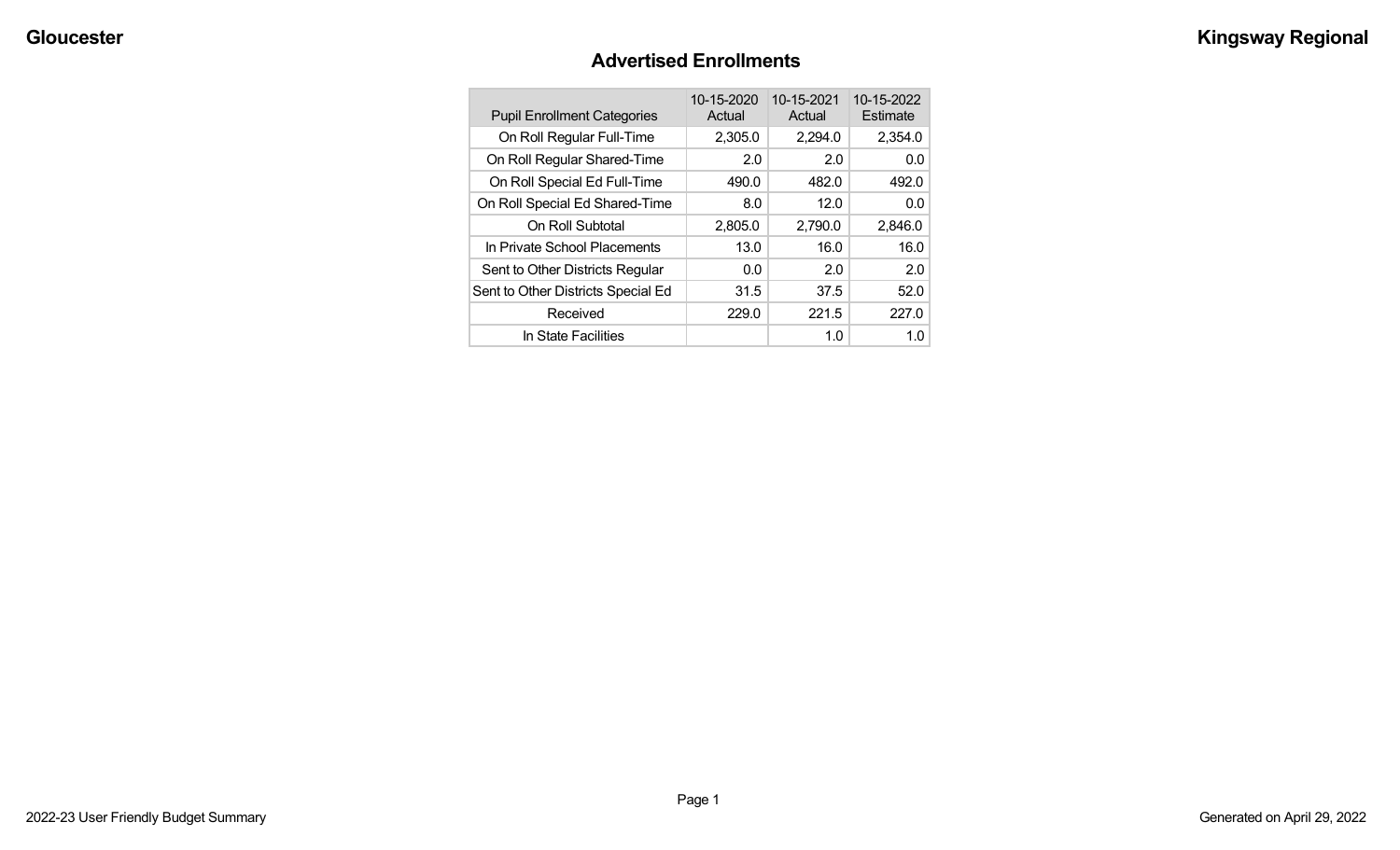#### **Advertised Revenues**

| <b>Budget Category</b>                            | Description                                                                | Account | 2020-21<br>Actual | 2021-22<br>Revised      | 2022-23<br>Proposed |
|---------------------------------------------------|----------------------------------------------------------------------------|---------|-------------------|-------------------------|---------------------|
|                                                   | Local Tax Levy                                                             | 10-1210 | 23,030,609        | 23,491,220              | 23,961,044          |
|                                                   | <b>Total Tuition</b>                                                       | 10-1300 | 3,097,863         | 2,911,432               | 3,032,766           |
| <b>General Fund Revenues from Local Sources</b>   | Rents and Royalties                                                        | 10-1910 | 1,225             | 10,000                  | 10,000              |
|                                                   | <b>Unrestricted Miscellaneous Revenues</b>                                 | 10-1XXX | 203,124           | 185,463                 | 180,907             |
|                                                   | Interest Earned on Capital Reserve Funds                                   | 10-1XXX | $\mathbf{0}$      | 500                     | 1,000               |
|                                                   | <b>Total Revenues from Local Sources</b>                                   |         | 26,332,821        | 26,598,615              | 27,185,717          |
|                                                   | <b>Categorical Transportation Aid</b>                                      | 10-3121 | 1,518,262         | 1,518,262               | 1,518,262           |
|                                                   | <b>Extraordinary Aid</b>                                                   | 10-3131 | 315,123           | 150,000                 | 250,000             |
|                                                   | <b>Categorical Special Education Aid</b>                                   | 10-3132 | 2,148,364         | 2,148,364               | 2,148,364           |
| <b>General Fund Revenues from State Sources</b>   | <b>Equalization Aid</b>                                                    | 10-3176 | 9,664,908         | 13,051,854              | 16,255,105          |
|                                                   | <b>Categorical Security Aid</b>                                            | 10-3177 | 232,812           | 232,812                 | 232,812             |
|                                                   | <b>Other State Aids</b>                                                    | 10-3XXX | 56,840            | $\mathbf{0}$            | $\mathbf 0$         |
|                                                   | <b>Total Revenues from State Sources</b>                                   |         | 13,936,309        | $17,101,292$ 20,404,543 |                     |
| <b>General Fund Revenues from Federal Sources</b> | Medicaid Reimbursement                                                     | 10-4200 | 16,134            | 29,855                  | 33,665              |
|                                                   | <b>Total Revenues from Federal Sources</b>                                 |         | 16,134            | 29,855                  | 33,665              |
|                                                   | <b>Budgeted Fund Balance-Operating Budget</b>                              | 10-303  | $\mathbf{0}$      | 1,132,281               | $\Omega$            |
| <b>General Fund Revenues from Other Sources</b>   | Withdrawal from Capital Reserve for Excess Cost and Other Capital Projects | 10-309  | 0                 | 0                       | 2,600,000           |
|                                                   | <b>Adjustment for Prior Year Encumbrances</b>                              |         | $\Omega$          | 294,921                 | 0                   |
|                                                   | Actual Revenues (Over)/Under Expenditures                                  |         | $-1,131,452$      | $\Omega$                | $\Omega$            |
| <b>General Fund Revenues</b>                      | <b>Total Operating Budget</b>                                              |         | 39,153,812        | 45,156,964              | 50,223,925          |
|                                                   | <b>Student Activity Fund Revenue</b>                                       | 20-1760 | 1,212,212         | 1,000,000               | 1,000,000           |
| Special Revenue Fund Revenues from Local Sources  | Scholarship Fund Revenue                                                   | 20-1770 | 1,799             | 1,500                   | 1,500               |
|                                                   | <b>Other Revenue from Local Sources</b>                                    | 20-1XXX | 23,133            | 18,558                  | $\Omega$            |
|                                                   | <b>Total Revenues from Local Sources</b>                                   | 20-1XXX | 1,237,144         | 1,020,058               | 1,001,500           |
|                                                   | SDA Emergent Needs and Capital Maintenance In School Districts             | 20-3257 | $\mathbf{0}$      | 71,822                  | 0                   |
| Special Revenue Fund Revenues from State Sources  | <b>Other Restricted Entitlements</b>                                       | 20-32XX | $\mathbf{0}$      | 75,000                  | $\mathbf 0$         |
|                                                   | <b>Total Revenues from State Sources</b>                                   |         | 0                 | 146,822                 | $\mathbf 0$         |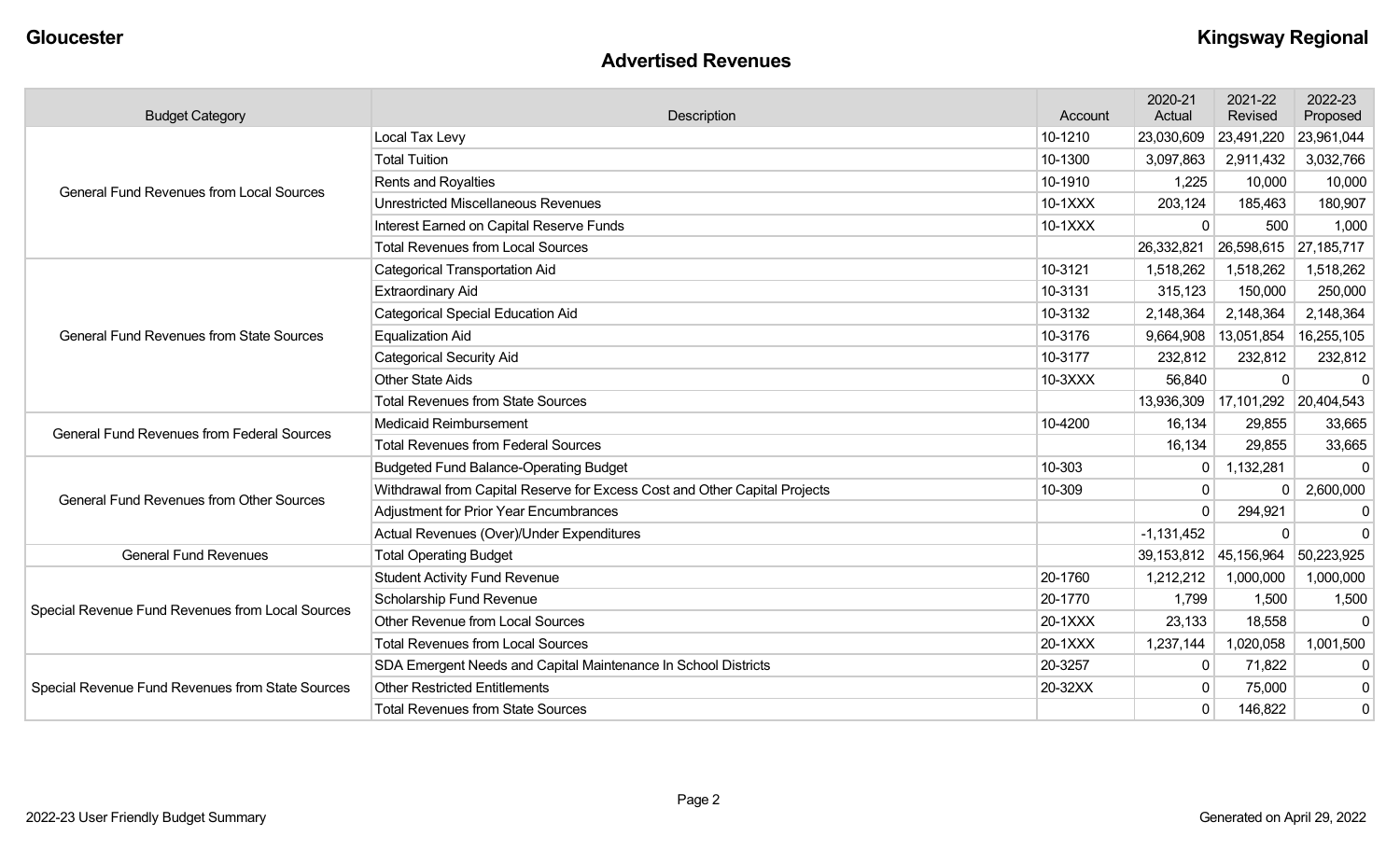#### **Advertised Revenues**

| <b>Budget Category</b>                        | <b>Description</b>                                                                                      | Account      | 2020-21<br>Actual | 2021-22<br>Revised | 2022-23<br>Proposed |
|-----------------------------------------------|---------------------------------------------------------------------------------------------------------|--------------|-------------------|--------------------|---------------------|
|                                               | Title I                                                                                                 | 20-4411-4416 | 148,472           | 135,093            | 99,500              |
|                                               | Title II                                                                                                | 20-4451-4455 | 30,583            | 39,098             | 18,075              |
|                                               | Title III                                                                                               | 20-4491-4494 | $\Omega$          | 2,985              | $\mathbf{0}$        |
|                                               | Title IV                                                                                                | 20-4471-4474 | 9,750             | 0                  | 8,565               |
|                                               | <b>ARP-IDEA Basic</b>                                                                                   | 20-4419      | $\Omega$          | 125,243            | 0                   |
|                                               | IDEA Part B (Handicapped)                                                                               | 20-4420-4429 | 505,041           | 498,286            | 475,000             |
|                                               | ARP-ESSER Subgrant-Accelerated Learning Coaching and Educator Support Grant                             | 20-4541      | $\mathbf 0$       | 213,827            | $\overline{0}$      |
|                                               | ARP-ESSER Subgrant-Evidence-Based Summer Learning and Enrichment Activities Grant                       | 20-4542      | 0                 | 40,000             | $\overline{0}$      |
| Special Revenue Fund Revenues from Federal    | ARP-ESSER Subgrant-Evidence-Based Comprehensive Beyond the School Day Activities Grant                  | 20-4543      | $\mathbf{0}$      | 40,000             | $\overline{0}$      |
| Sources                                       | ARP-ESSER Subgrant-New Jersey Tiered System of Supports (NJTSS) Mental Health Support Staffing<br>Grant | 20-4544      |                   | 88,501             | $\overline{0}$      |
|                                               | ARP-ESSER                                                                                               | 20-4540      | $\Omega$          | 1,016,527          | $\overline{0}$      |
|                                               | <b>CARES Act Education Stabilization Fund</b>                                                           | 20-4530      | 115,026           | 0                  | $\overline{0}$      |
|                                               | <b>CARES-Digital Divide Grant</b>                                                                       | 20-4531      | 134,507           | 0                  | 0                   |
|                                               | Coronavirus Relief Fund (CRF)                                                                           | 20-4532      | 107,512           |                    | $\overline{0}$      |
|                                               | <b>CRRSA Act-ESSER II</b>                                                                               | 20-4534      | $\mathbf 0$       | 452,305            | $\overline{0}$      |
|                                               | <b>CRRSA Act-Learning Acceleration Grant</b>                                                            | 20-4535      |                   | 29,026             | $\overline{0}$      |
|                                               | <b>CRRSA Act-Mental Health Grant</b>                                                                    | 20-4536      | 0                 | 45,000             | $\overline{0}$      |
|                                               | <b>Total Revenues from Federal Sources</b>                                                              |              | 1,050,891         | 2,725,891          | 601,140             |
| <b>Special Revenue Fund Revenues</b>          | <b>Total Grants and Entitlements</b>                                                                    |              | 2,293,224         | 3,892,771          | 1,602,640           |
|                                               | Local Tax Levy                                                                                          | 40-1210      | 2,171,632         | 2,304,529          | 2,744,191           |
| Debt Service Fund Revenues from Local Sources | <b>Other Miscellaneous</b>                                                                              | 40-1XXX      | 758,724           | 558,011            | 0                   |
|                                               | Miscellaneous                                                                                           | 40-1XXX      | 758,724           | 558,011            | $\mathbf{0}$        |
|                                               | <b>Total Revenues from Local Sources</b>                                                                |              | 2,930,356         | 2,862,540          | 2,744,191           |
| Debt Service Fund Revenues from State Sources | Debt Service Aid Type II                                                                                | 40-3160      | 526,965           | 546,376            | 520,736             |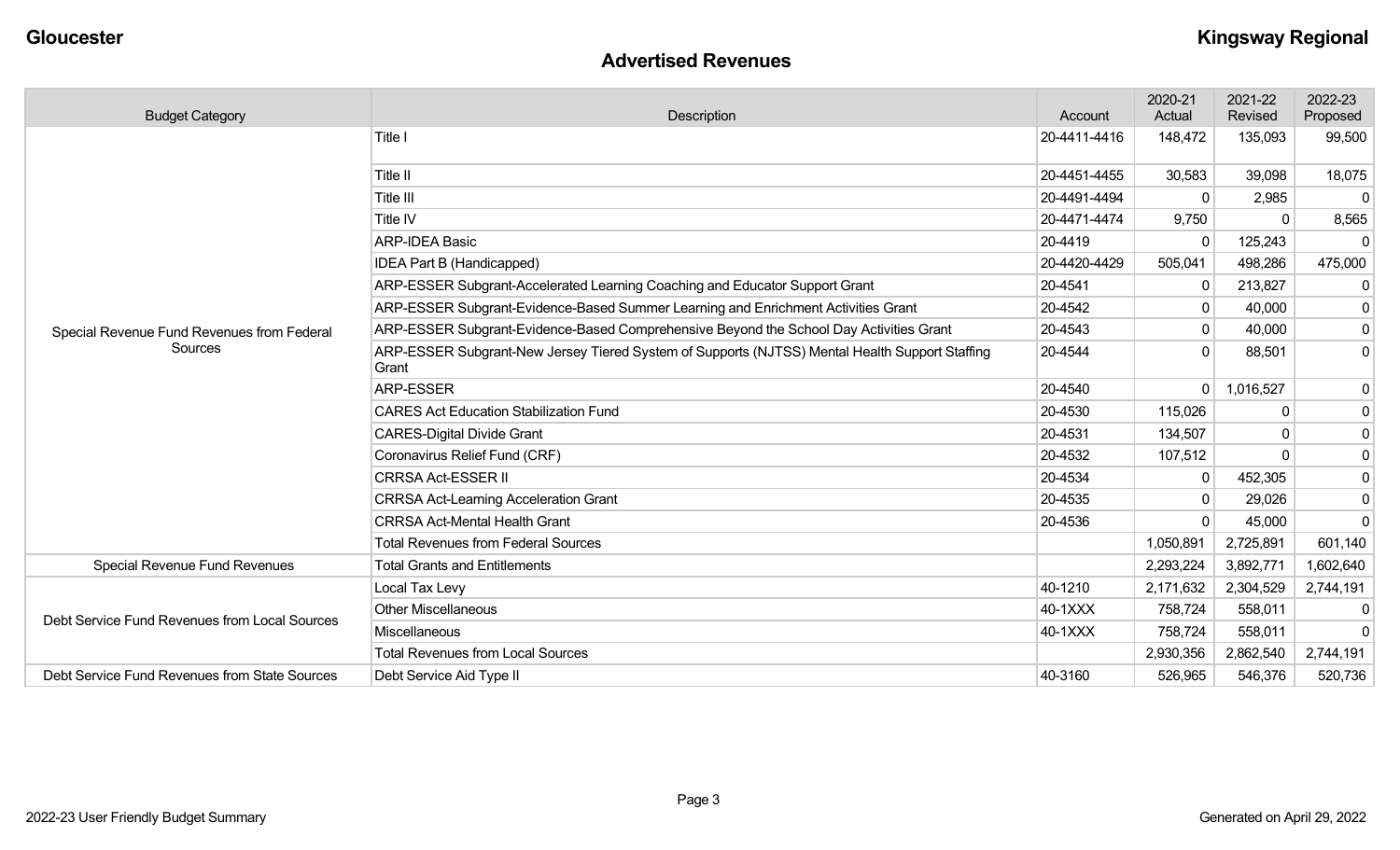#### **Advertised Revenues**

| <b>Budget Category</b>                        | Description                                    | Account | 2020-21<br>Actual | 2021-22<br>Revised               | 2022-23<br>Proposed |
|-----------------------------------------------|------------------------------------------------|---------|-------------------|----------------------------------|---------------------|
| Debt Service Fund Revenues from Other Sources | <b>Budgeted Fund Balance</b>                   | 40-303  |                   |                                  | 65,532              |
|                                               | <b>Total Local Repayment of Debt</b>           |         | 3,457,321         | 3,408,917                        | 3,330,459           |
|                                               | Actual Revenues (Over)/Under Expenditures      |         | $-65,138$         |                                  |                     |
| Debt Service Fund Revenues                    | <b>Total Repayment of Debt</b>                 |         | 3,392,183         | 3,408,917                        | 3,330,459           |
| All Fund Revenues                             | <b>Total Revenues/Sources</b>                  |         |                   | 44,839,219 52,458,652 55,157,024 |                     |
| <b>Revenues Net of Transfers</b>              | <b>Total Revenues/Sources Net of Transfers</b> |         |                   | 44,839,219 52,458,652 55,157,024 |                     |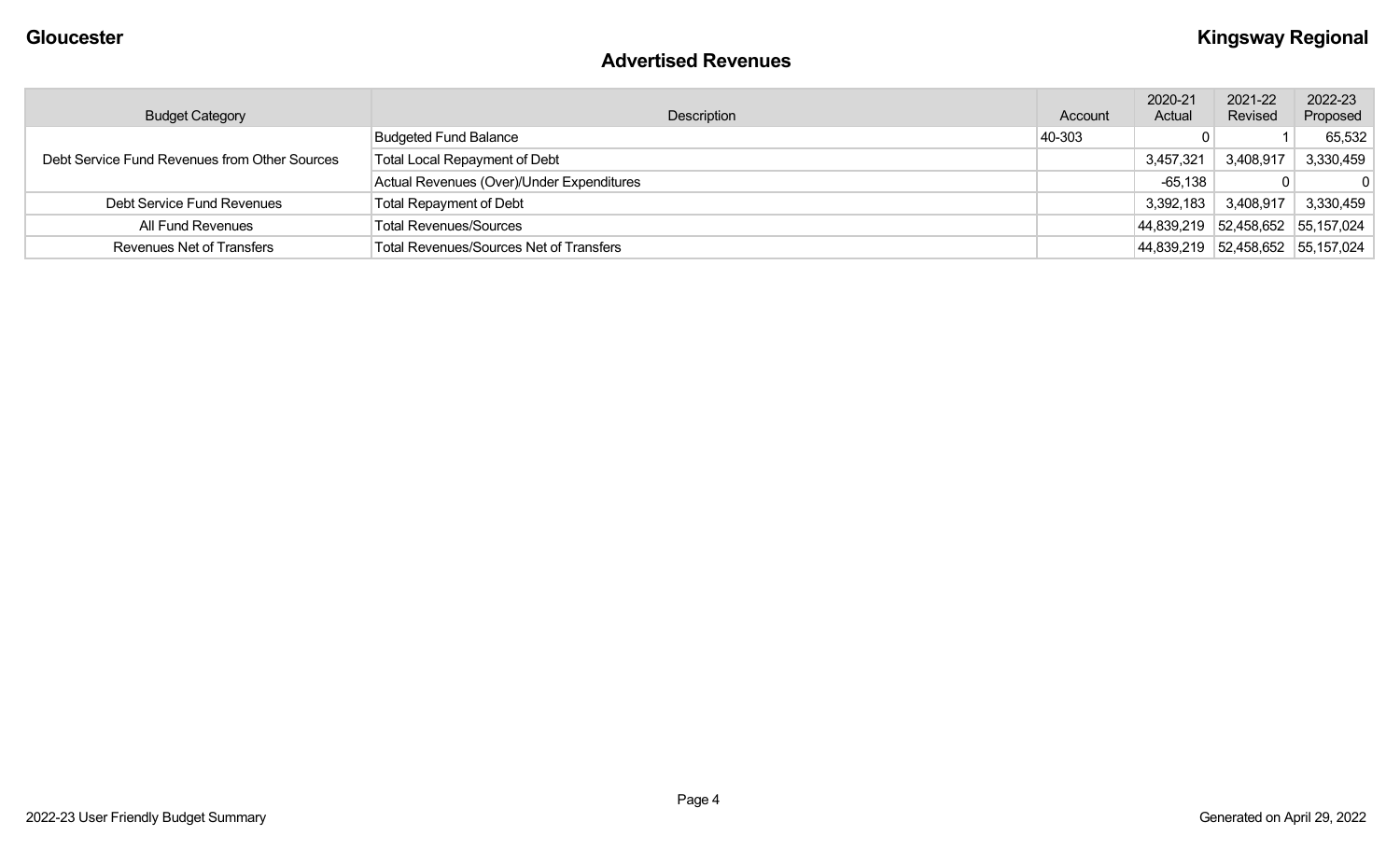# **Advertised Appropriations**

| <b>Budget Category</b>                             | Description                                                                        | Account        | 2020-21<br>Actual | 2021-22<br>Revised               | 2022-23<br>Proposed |
|----------------------------------------------------|------------------------------------------------------------------------------------|----------------|-------------------|----------------------------------|---------------------|
|                                                    | <b>Regular Programs-Instruction</b>                                                | 11-1XX-100-XXX | 12,180,965        | 13,791,082                       | 14,409,124          |
|                                                    | <b>Special Education-Instruction</b>                                               | 11-2XX-100-XXX | 3,112,900         | 3,338,078                        | 3,497,134           |
| General Fund Current Expenses for Instruction      | <b>Basic Skills/Remedial-Instruction</b>                                           | 11-230-100-XXX | 9,015             | 3,554                            | 203,847             |
|                                                    | School-Sponsored Cocurricular or Extracurricular Activities-Instruction            | 11-401-100-XXX | 167,121           | 293,610                          | 380,270             |
|                                                    | School-Sponsored Athletics-Instruction                                             | 11-402-100-XXX | 858,788           | 1,164,013                        | 1,172,250           |
|                                                    | Before/After School Programs                                                       | 11-421-XXX-XXX | 167               | 7,500                            | 5,000               |
|                                                    | Undistributed Expenditures-Instruction (Tuition)                                   | 11-000-100-XXX | 2,292,524         | 2,837,060                        | 3,224,369           |
|                                                    | Undistributed Expenditures-Attendance and Social Work                              | 11-000-211-XXX | 128,274           | 134,460                          | 138,780             |
|                                                    | Undistributed Expenditures-Health Services                                         | 11-000-213-XXX | 321,749           | 514,947                          | 441,915             |
|                                                    | Undistributed Expenditures-Speech, OT, PT and Related Services                     | 11-000-216-XXX | 193,505           | 179,118                          | 163,955             |
|                                                    | Undistributed Expenditures-Other Support Services, Students-Extraordinary Services | 11-000-217-XXX | 642,175           | 613,537                          | 724,650             |
|                                                    | Undistributed Expenditures-Guidance                                                | 11-000-218-XXX | 956,736           | 1,037,671                        | 1,092,640           |
|                                                    | Undistributed Expenditures-Child Study Teams                                       | 11-000-219-XXX | 704,427           | 782,422                          | 830,080             |
|                                                    | Undistributed Expenditures-Improvement of Instruction Services                     | 11-000-221-XXX | 596,387           | 804,771                          | 921,320             |
| General Fund Current Expenses for Support Services | Undistributed Expenditures-Education Media Services/Library                        | 11-000-222-XXX | 255,095           | 276,701                          | 286,955             |
|                                                    | Undistributed Expenditures-Instructional Staff Training Services                   | 11-000-223-XXX | 114,181           | 160,159                          | 167,490             |
|                                                    | Undistributed Expenditures-Support Services-General Administration                 | 11-000-230-XXX | 509,087           | 675,400                          | 629,720             |
|                                                    | Undistributed Expenditures-Support Services-School Administration                  | 11-000-240-XXX | 1,584,513         | 1,813,418                        | 1,841,190           |
|                                                    | <b>Undistributed Expenditures-Central Services</b>                                 | 11-000-251-XXX | 550,357           | 709,434                          | 695,430             |
|                                                    | Undistributed Expenditures-Administrative InformationTechnology                    | 11-000-252-XXX | 423,915           | 469,520                          | 478,590             |
|                                                    | Undistributed Expenditures-Operation and Maintenance of Plant Services             | 11-000-26X-XXX | 3,302,277         | 3,869,471                        | 3,977,769           |
|                                                    | Undistributed Expenditures-Student Transportation Services                         | 11-000-270-XXX | 2,776,567         | 4,129,736                        | 4,750,707           |
|                                                    | Personal Services-Employee Benefits                                                | 11-XXX-XXX-2XX | 6,369,625         | 6,839,737                        | 7,377,095           |
|                                                    | <b>Total Undistributed Expenditures</b>                                            |                | 21,721,394        | 25,847,562                       | 27,742,655          |
| <b>General Fund Current Expenses</b>               | <b>Total General Current Expense</b>                                               |                |                   | 38,050,350 44,445,399 47,410,280 |                     |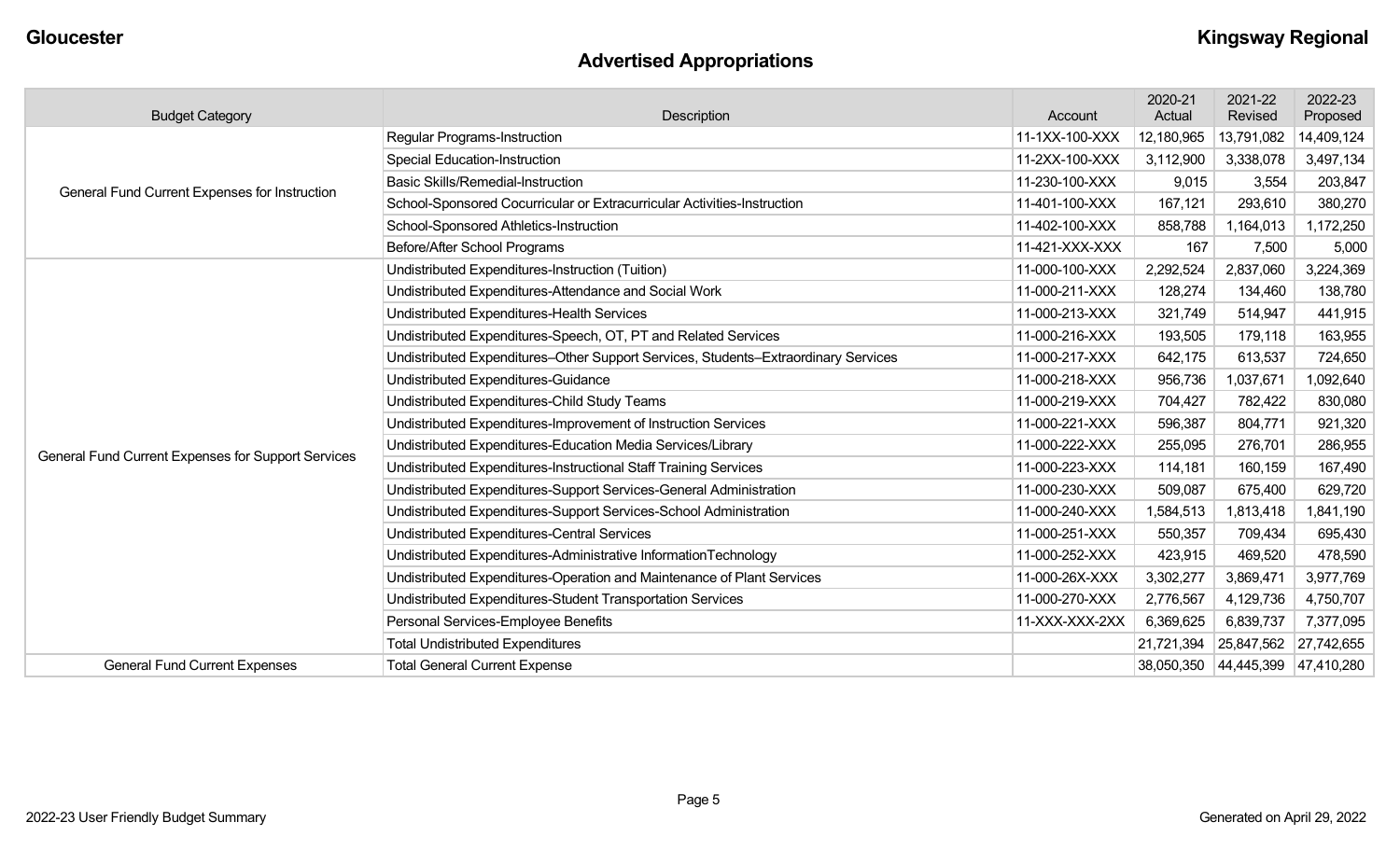# **Advertised Appropriations**

| <b>Budget Category</b>                                       | Description                                                                            | Account        | 2020-21<br>Actual | 2021-22<br>Revised    | 2022-23<br>Proposed |
|--------------------------------------------------------------|----------------------------------------------------------------------------------------|----------------|-------------------|-----------------------|---------------------|
|                                                              | Equipment                                                                              | 12-XXX-XXX-730 | 31,550            | 382,555               | 31,015              |
|                                                              | <b>Facilities Acquisition and Construction Services</b>                                | 12-000-400-XXX | 116,737           | 253,828               | 116,737             |
| <b>Capital Outlay</b>                                        | Capital Reserve-Transfer to Capital Projects                                           | 12-000-400-931 | 878,762           | $\Omega$              | 2,600,000           |
|                                                              | Interest Deposit to Capital Reserve                                                    | 10-604         | $\mathbf{0}$      | 500                   | 1,000               |
|                                                              | <b>Total Capital Outlay</b>                                                            |                | 1,027,049         | 636,883               | 2,748,752           |
| <b>General Fund Expenses and Transfers</b>                   | <b>Transfer of Funds to Charter Schools</b>                                            | 10-000-100-56X | 76,413            | 74,682                | 64,893              |
|                                                              | <b>General Fund Grand Total</b>                                                        |                |                   | 39,153,812 45,156,964 | 50,223,925          |
| Special Revenue Fund Expenses for Grants and<br>Entitlements | <b>Local Projects</b>                                                                  | 20-XXX-XXX-XXX | 23,133            | 18,558                | $\Omega$            |
| Special Revenue Fund Expenses for Other State                | SDA Emergent Needs and Capital Maintenance In School Districts                         | 20-492-XXX-XXX | 0                 | 71,822                | $\mathbf 0$         |
| Projects                                                     | Other                                                                                  | 20-XXX-XXX-XXX | 0                 | 75,000                | $\mathbf 0$         |
| Special Revenue Fund Expenses for State Projects             | <b>Total State Projects</b>                                                            | 20-XXX-XXX-XXX | $\Omega$          | 146,822               | $\mathbf 0$         |
|                                                              | Title I                                                                                | 20-XXX-XXX-XXX | 148,472           | 135,093               | 99,500              |
|                                                              | Title II                                                                               | 20-XXX-XXX-XXX | 30,583            | 39,098                | 18,075              |
|                                                              | Title III                                                                              | 20-XXX-XXX-XXX | 0                 | 2,985                 | $\Omega$            |
|                                                              | Title IV                                                                               | 20-XXX-XXX-XXX | 9,750             | $\Omega$              | 8,565               |
|                                                              | IDEA Part B (Handicapped)                                                              | 20-XXX-XXX-XXX | 505,041           | 498,286               | 475,000             |
|                                                              | <b>ARP-IDEA Basic Grant Program</b>                                                    | 20-223-xxx-xxx | 0                 | 125,243               | $\mathbf{0}$        |
|                                                              | <b>CARES Act Education Stabilization Fund</b>                                          | 20-477-XXX-XXX | 115,026           | $\Omega$              | $\mathbf{0}$        |
|                                                              | Bridging the Digital Divide Program                                                    | 20-478-XXX-XXX | 134,507           |                       | 0                   |
| Special Revenue Fund Expenses for Federal Projects           | Coronavirus Relief Fund (CRF) Grant Program                                            | 20-479-XXX-XXX | 107,512           |                       | $\mathbf 0$         |
|                                                              | CRRSA Act-ESSER II Grant Program                                                       | 20-483-xxx-xxx | 0                 | 452,305               | $\mathbf 0$         |
|                                                              | <b>CRRSA Act-Learning Acceleration Grant Program</b>                                   | 20-484-xxx-xxx | 0                 | 29,026                | $\mathbf 0$         |
|                                                              | <b>CRRSA Act-Mental Health Grant Program</b>                                           | 20-485-xxx-xxx | $\mathbf{0}$      | 45,000                | $\mathbf 0$         |
|                                                              | <b>ARP-ESSER Grant Program</b>                                                         | 20-487-xxx-xxx | 0                 | 1,016,527             | $\mathbf 0$         |
|                                                              | ARP-ESSER Subgrant Accelerated Learning Coaching and Educator Support Grant            | 20-488-XXX-XXX | $\mathbf{0}$      | 213,827               | $\mathbf 0$         |
|                                                              | ARP-ESSER Subgrant Evidence-Based Summer Learning and Enrichment Activities Grant      | 20-489-xxx-xxx | 0                 | 40,000                | $\mathbf 0$         |
|                                                              | ARP-ESSER Subgrant Evidence-Based Comprehensive Beyond the School Day Activities Grant | 20-490-xxx-xxx | 0                 | 40,000                | $\boldsymbol{0}$    |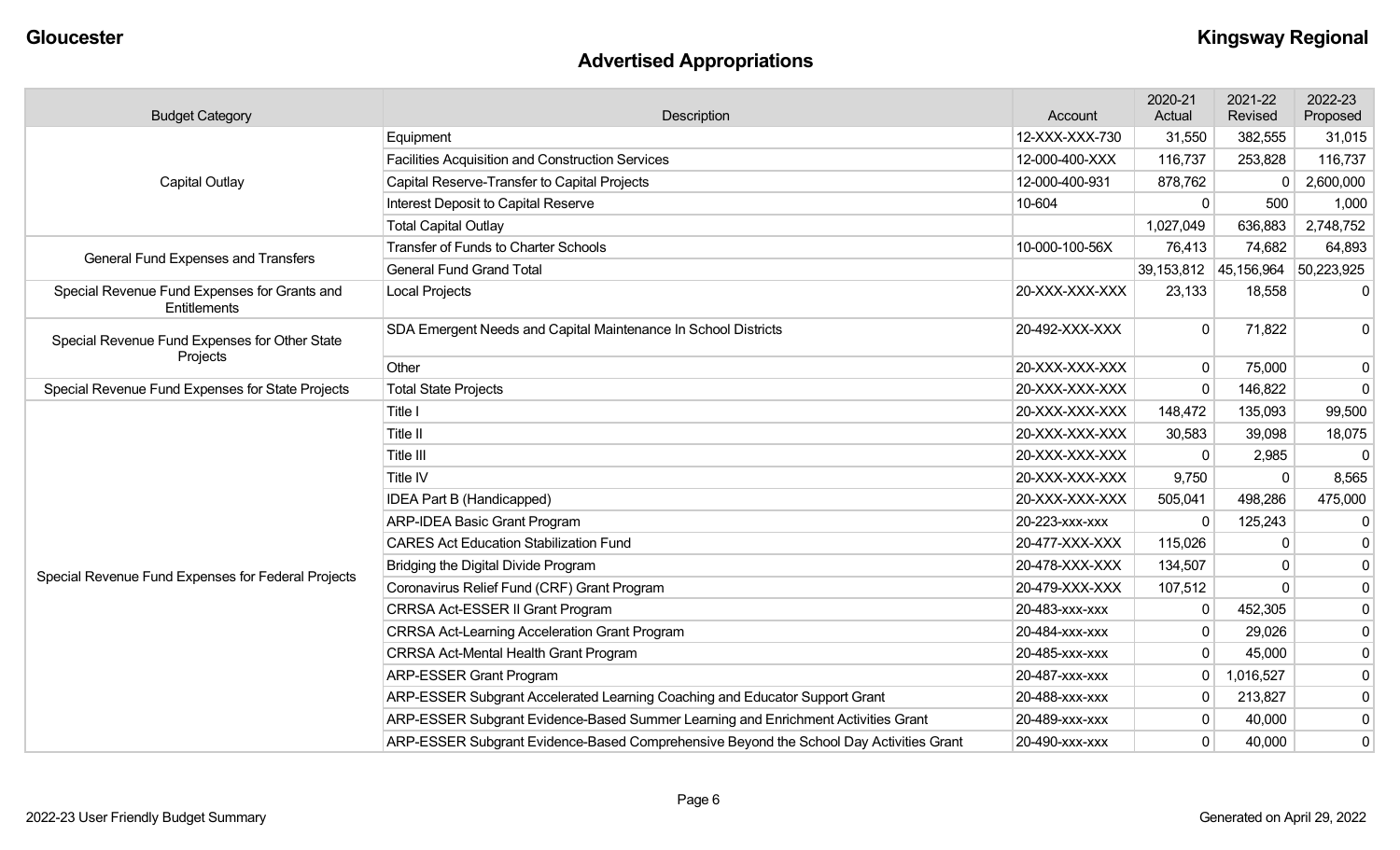# **Advertised Appropriations**

| <b>Budget Category</b>                             | Description                                                                                             | Account        | 2020-21<br>Actual | 2021-22<br>Revised    | 2022-23<br>Proposed |
|----------------------------------------------------|---------------------------------------------------------------------------------------------------------|----------------|-------------------|-----------------------|---------------------|
| Special Revenue Fund Expenses for Federal Projects | ARP-ESSER Subgrant New Jersey Tiered System of Supports (NJTSS) Mental Health Support<br>Staffing Grant | 20-491-xxx-xxx |                   | 88,501                | $\mathbf{0}$        |
|                                                    | <b>Total Federal Projects</b>                                                                           | 20-XXX-XXX-XXX | 1,050,891         | 2,725,891             | 601,140             |
| Special Revenue Fund Expenses                      | <b>Total Special Revenue Funds</b>                                                                      |                | 2,293,224         | 3,892,771             | 1,602,640           |
|                                                    | <b>Total Regular Debt Service</b>                                                                       | 40-701-510-XXX | 3,392,183         | 3,408,917             | 3,330,459           |
| Debt Service Fund Expenses                         | <b>Total Debt Service Funds</b>                                                                         |                | 3,392,183         | 3,408,917             | 3,330,459           |
| All Fund Expenses                                  | <b>Total Expenditures/Appropriations</b>                                                                |                | 44,839,219        | 52,458,652            | 55,157,024          |
| <b>Expenses Net of Transfers</b>                   | <b>Total Expenditures Net of Transfers</b>                                                              |                | 44,839,219        | 52,458,652 55,157,024 |                     |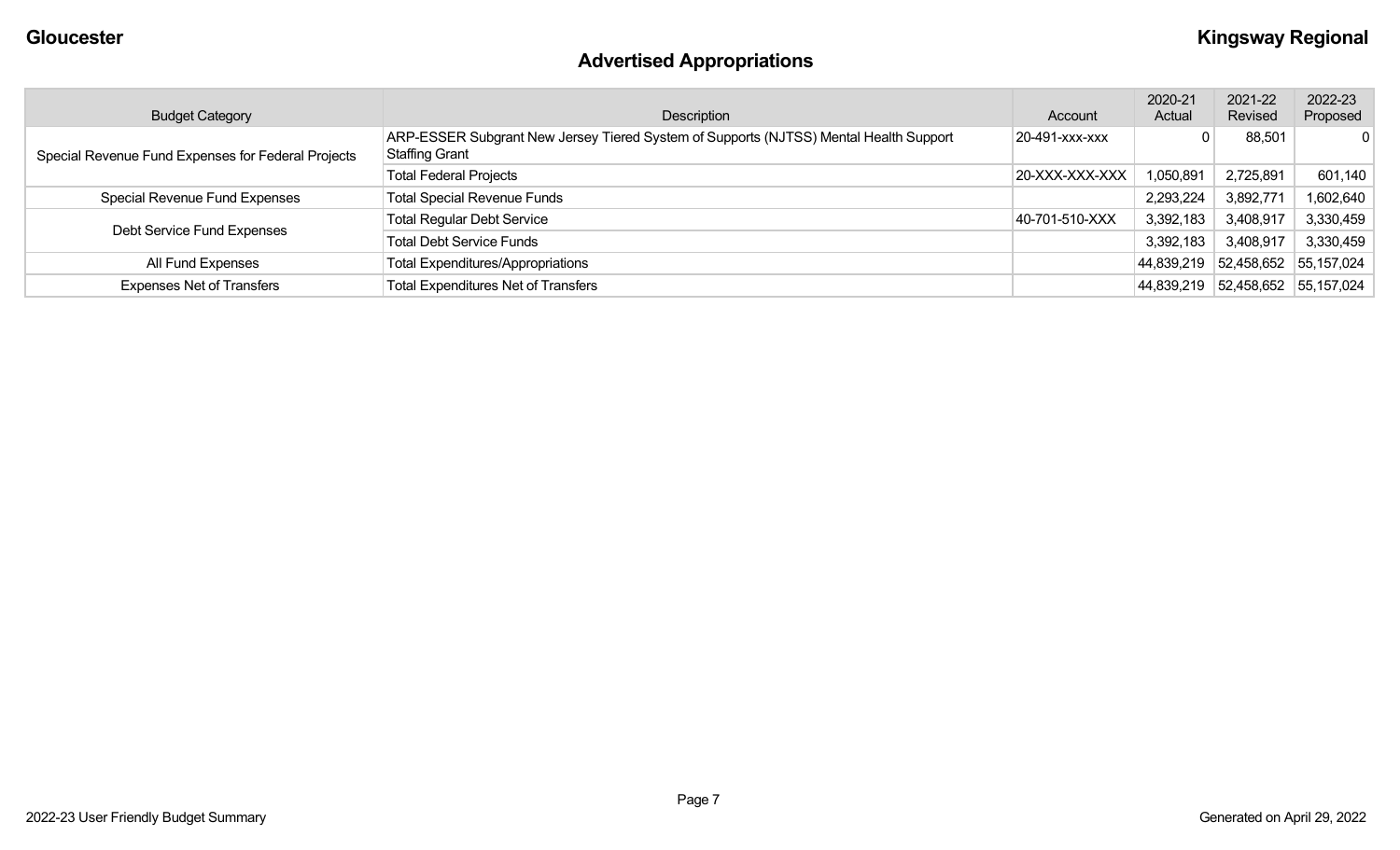# **Advertised Recapitulation of Balances**

| <b>Fund Balance Category</b>                   | <b>Budget Category</b>                                           | Audited<br><b>Balance</b><br>06/30/2020 | Audited<br><b>Balance</b><br>06/30/2021 | Estimated<br><b>Balance</b><br>06/30/2022 | Estimated<br><b>Balance</b><br>06/30/2023 |
|------------------------------------------------|------------------------------------------------------------------|-----------------------------------------|-----------------------------------------|-------------------------------------------|-------------------------------------------|
|                                                | <b>General Operating Budget</b>                                  | 961,561                                 | 584,038                                 | 1,160,001                                 | 1,160,001                                 |
| Unrestricted                                   | Repayment of Debt                                                | 395                                     | 65,533                                  | 65,532                                    |                                           |
|                                                | Capital Reserve                                                  | 691,049                                 | 2,812,953                               | 3,313,453                                 | 714,453                                   |
|                                                | <b>Adult Education Programs</b>                                  |                                         | 0                                       |                                           |                                           |
|                                                | Maintenance Reserve                                              | 0                                       | 0                                       | 0                                         |                                           |
|                                                | Legal Reserve                                                    | 1,801,418                               | 1,058,244                               | 0                                         |                                           |
| <b>Restricted for General Operating Budget</b> | Unemployment Fund                                                | 95,924                                  | 95,924                                  | 95,924                                    | 95,924                                    |
|                                                | Tuition Reserve                                                  | 0                                       | 0                                       |                                           |                                           |
|                                                | <b>Current Expense Emergency Reserve</b>                         | 0                                       | 0                                       | 0                                         |                                           |
|                                                | Impact Aid Reserve for General Expenses (Sections 8002 and 8003) | 0                                       | 0                                       | 0                                         | 0                                         |
|                                                | Impact Aid Reserve for Capital Expenses (Sections 8007 and 8008) | 0                                       | 0                                       |                                           |                                           |
| Restricted for Special Revenue Fund            | <b>Student Activity Fund</b>                                     | 184,964                                 | 183,776                                 | 183,776                                   | 183,776                                   |
|                                                | Scholarship Fund                                                 | 185,566                                 | 181,565                                 | 181,565                                   | 181,565                                   |
| Restricted for Repayment of Debt               | Restricted for Repayment of Debt                                 | 0                                       | 0                                       |                                           | 0                                         |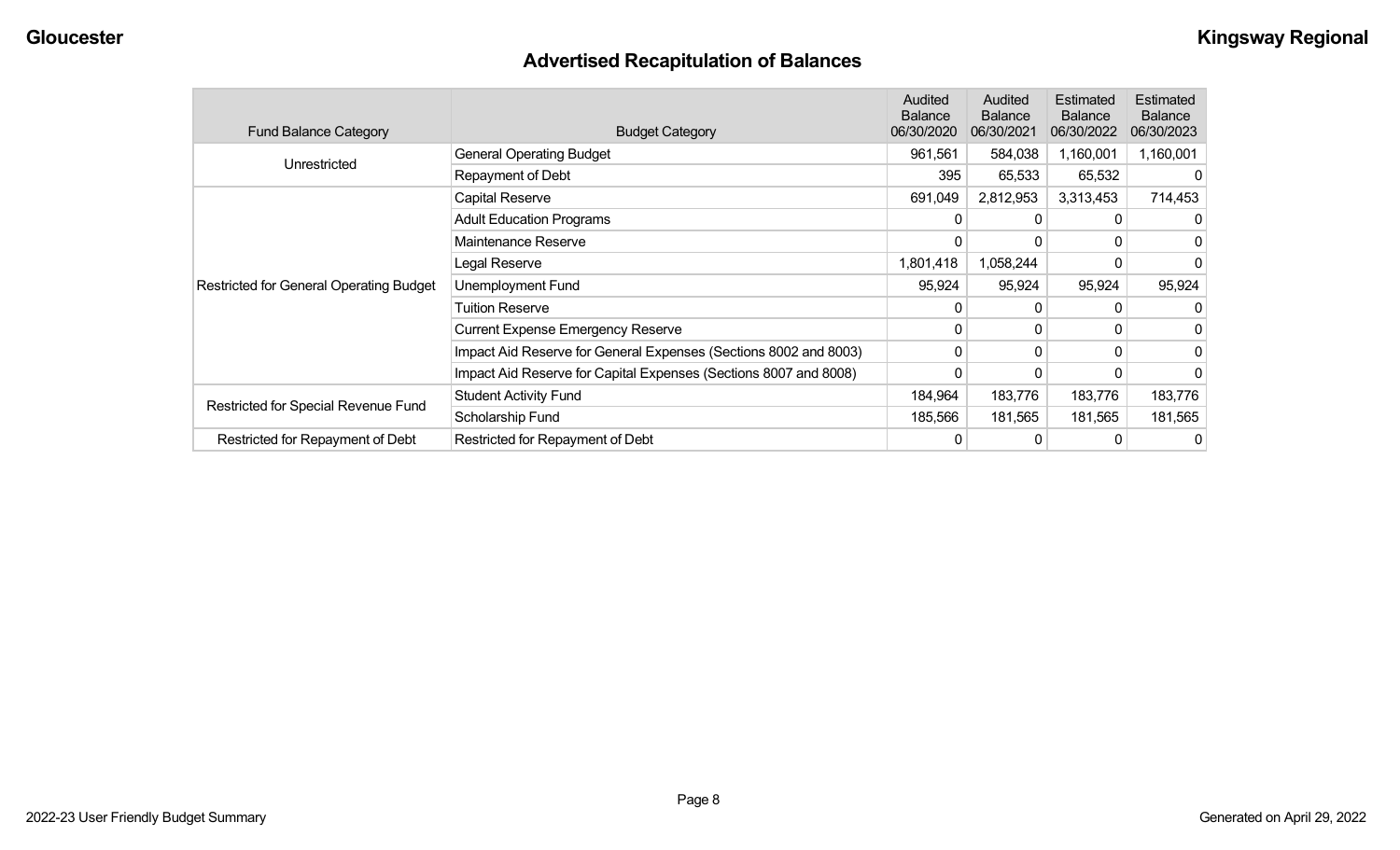#### **Advertised Per Pupil Cost Calculations**

| Per Pupil Cost Calculations                       | 2019-20<br><b>Actual Costs</b> | 2020-21<br><b>Actual Costs</b> | 2021-22<br><b>Original Budget</b> | 2021-22<br><b>Revised Budget</b> | 2022-23<br><b>Proposed Budget</b> |
|---------------------------------------------------|--------------------------------|--------------------------------|-----------------------------------|----------------------------------|-----------------------------------|
| <b>Total Budgetary Comparative Per Pupil Cost</b> | \$11,241                       | \$11,809                       | \$13,991                          | \$13,483                         | \$13,887                          |
| <b>Total Classroom Instruction</b>                | \$6,560                        | \$6,906                        | \$8,166                           | \$7,692                          | \$7,969                           |
| <b>Classroom-Salaries and Benefits</b>            | \$6,155                        | \$6,323                        | \$7,443                           | \$6,968                          | \$7,209                           |
| Classroom-General Supplies and Textbooks          | \$219                          | \$288                          | \$359                             | \$356                            | \$329                             |
| <b>Classroom-Purchased Services</b>               | \$186                          | \$295                          | \$365                             | \$367                            | \$432                             |
| <b>Total Support Services</b>                     | \$1,525                        | \$1,719                        | \$2,055                           | \$1,970                          | \$2,044                           |
| Support Services-Salaries and Benefits            | \$1,305                        | \$1,409                        | \$1,659                           | \$1,595                          | \$1,654                           |
| <b>Total Administrative Costs</b>                 | \$1,319                        | \$1,349                        | \$1,523                           | \$1,576                          | \$1,564                           |
| <b>Administration Salaries and Benefits</b>       | \$1,108                        | \$1,109                        | \$1,244                           | \$1,264                          | \$1,270                           |
| Total Operations and Maintenance of Plant         | \$1,292                        | \$1,345                        | \$1,560                           | \$1,578                          | \$1,602                           |
| Operations and Maintenance-Salaries and Benefits  | \$678                          | \$721                          | \$891                             | \$845                            | \$891                             |
| <b>Board Contribution to Food Services</b>        | \$0                            | \$0                            | \$0                               | \$0                              | \$0                               |
| <b>Total Extracurricular Costs</b>                | \$473                          | \$439                          | \$607                             | \$602                            | \$646                             |
| <b>Total Equipment Costs</b>                      | \$13                           | \$11                           | \$99                              | \$138                            | \$11                              |
| Legal Costs                                       | \$12                           | \$11                           | \$19                              | \$18                             | \$18                              |
| Employee Benefits as a percentage of salaries*    | 29.37%                         | 29.13%                         | 29.03%                            | 27.81%                           | 28.35%                            |

\*Does not include pension and social security paid by the State on-behalf of the district.

\*\*Federal and State funds in the blended resource school-based budgets.

The information presented in columns 1 through 3 as well as the related descriptions of the per pupil cost calculations are contained in the Taxpayers' Guide to Education Spending and can be found on the Department of Education's Internet website: http://www.state.nj.us/education/guide/. This publication is also available in the board office and public libraries. The same calculations were performed using the 2021-22 revised appropriations and the 2022-23 budgeted appropriations presented in this advertised budget. Total Budgetary Comparative Per Pupil Cost is defined as current expense exclusive of tuition expenditures, transportation, residential costs, and judgments against the school district. For all years it also includes the restricted entitlement aids. With the exception of Total Equipment Cost, each of the other per pupil cost calculations presented is a component of the total comparative per pupil cost, although all components are not shown.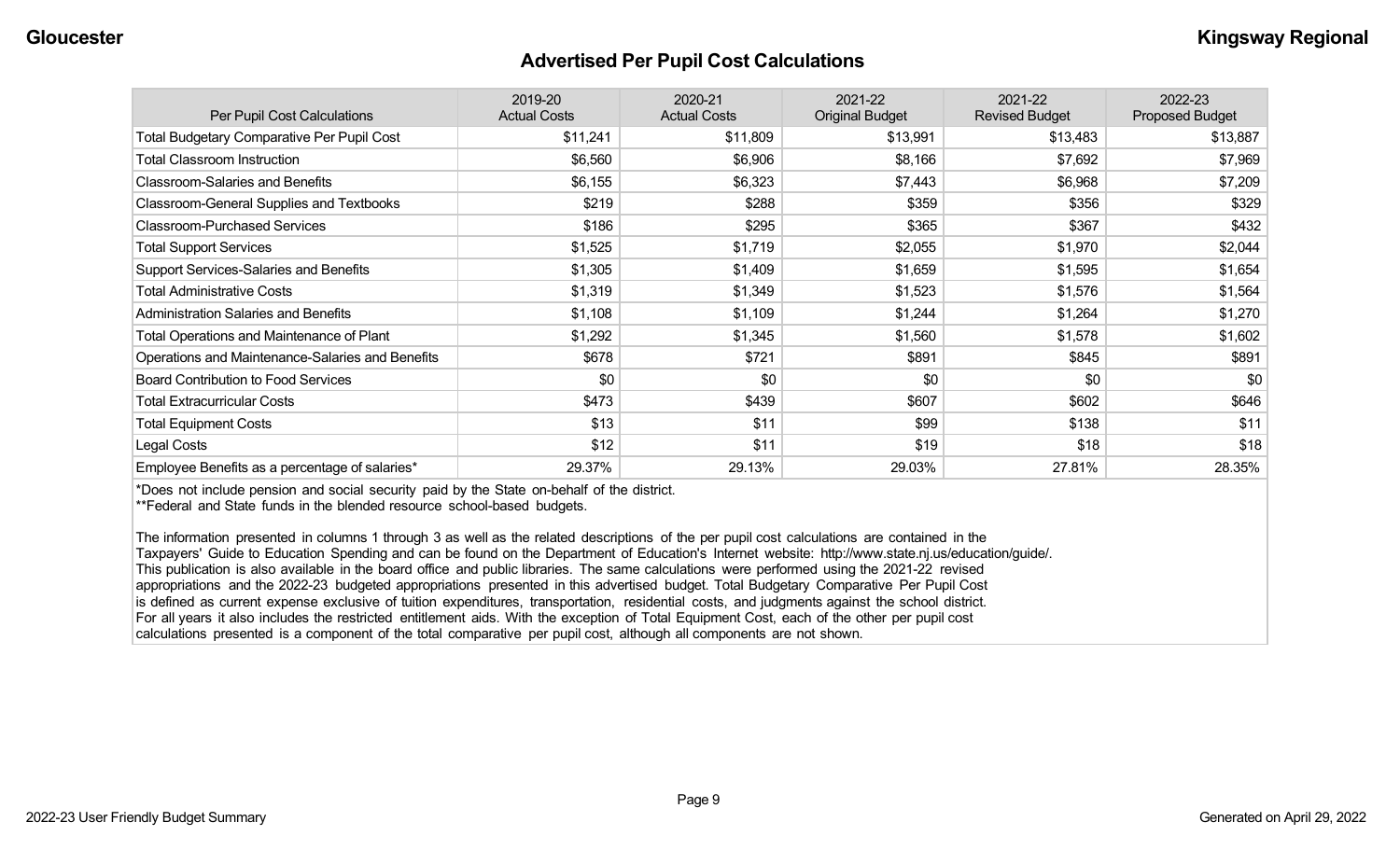# **Unusual Revenues and Appropriations**

| Line<br><b>Number</b> | Source                         | Amount    | Explanation                              |
|-----------------------|--------------------------------|-----------|------------------------------------------|
| 150                   | Logan Township School District | 3,032,766 | Tuition for students Grades 9 through 12 |
|                       | Interest on investments        | 9.500     | <b>Bank interest</b>                     |
| 300                   | <b>Students</b>                | 100,000   | Athletic program participation fees      |
|                       | Various                        | 56.907    | ERate, dividends                         |
| 620                   | <b>Capital Reserve Account</b> | 2.600.000 | Other capital project costs              |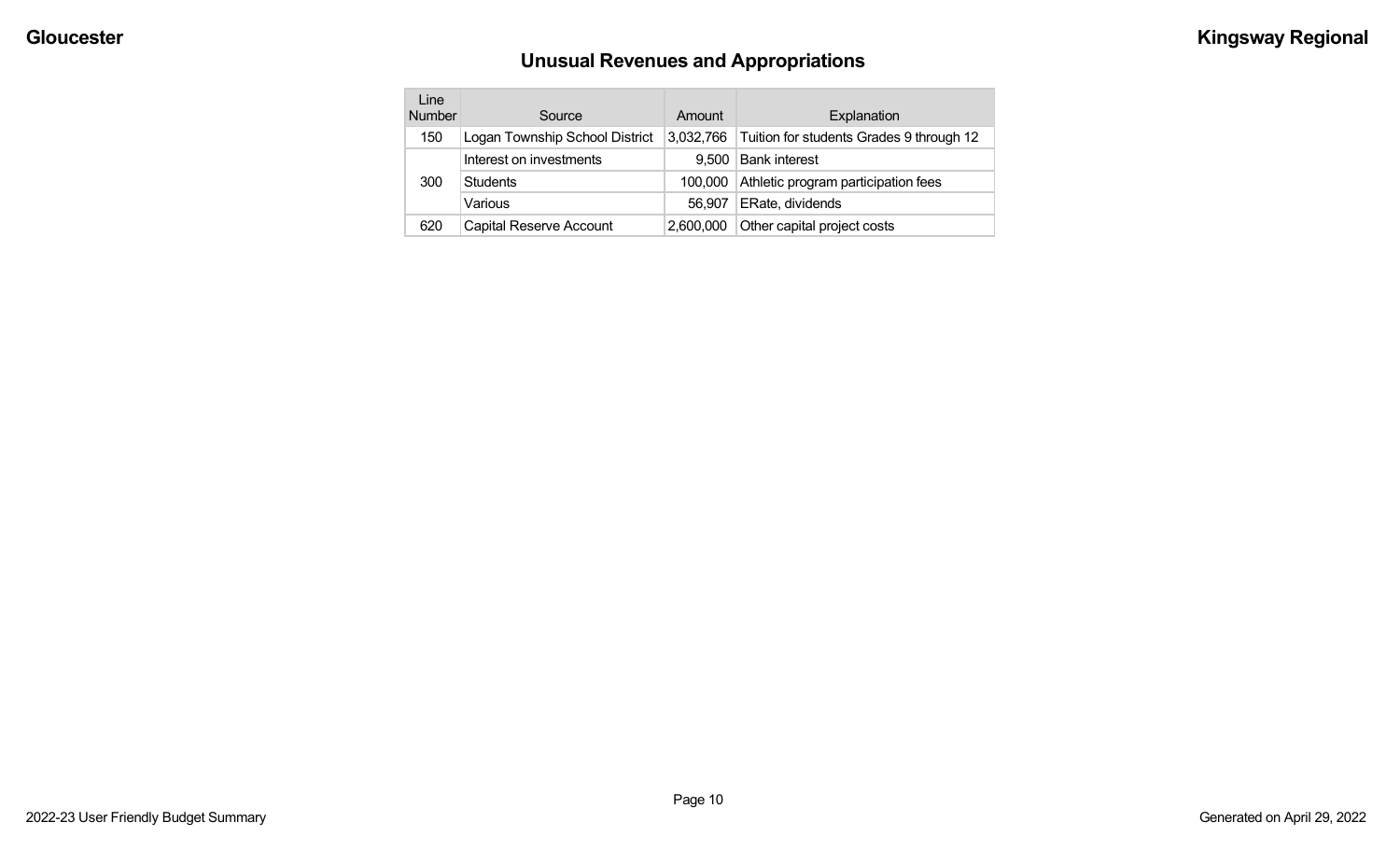#### **Shared Services**

| <b>Shared Service Category Type</b>     | <b>Shared Service Category Description</b>                                                                                   | Amount<br>Saved<br>(Optional) |
|-----------------------------------------|------------------------------------------------------------------------------------------------------------------------------|-------------------------------|
| Others                                  | Kingsway Regional provides school bus maintenance services for the Clearview Regional and Harrison Township School Districts |                               |
| <b>Technology Services</b>              | Kingsway regional provides IT services to Woolwich Twp., South Harrison Twp., East Greenwich Twp., and Harrison Twp.         |                               |
| Transportation Services, including Fuel | Kingsway Regional provides student transportation services for the Swedesboro-Woolwich and East Greenwich School Districts   |                               |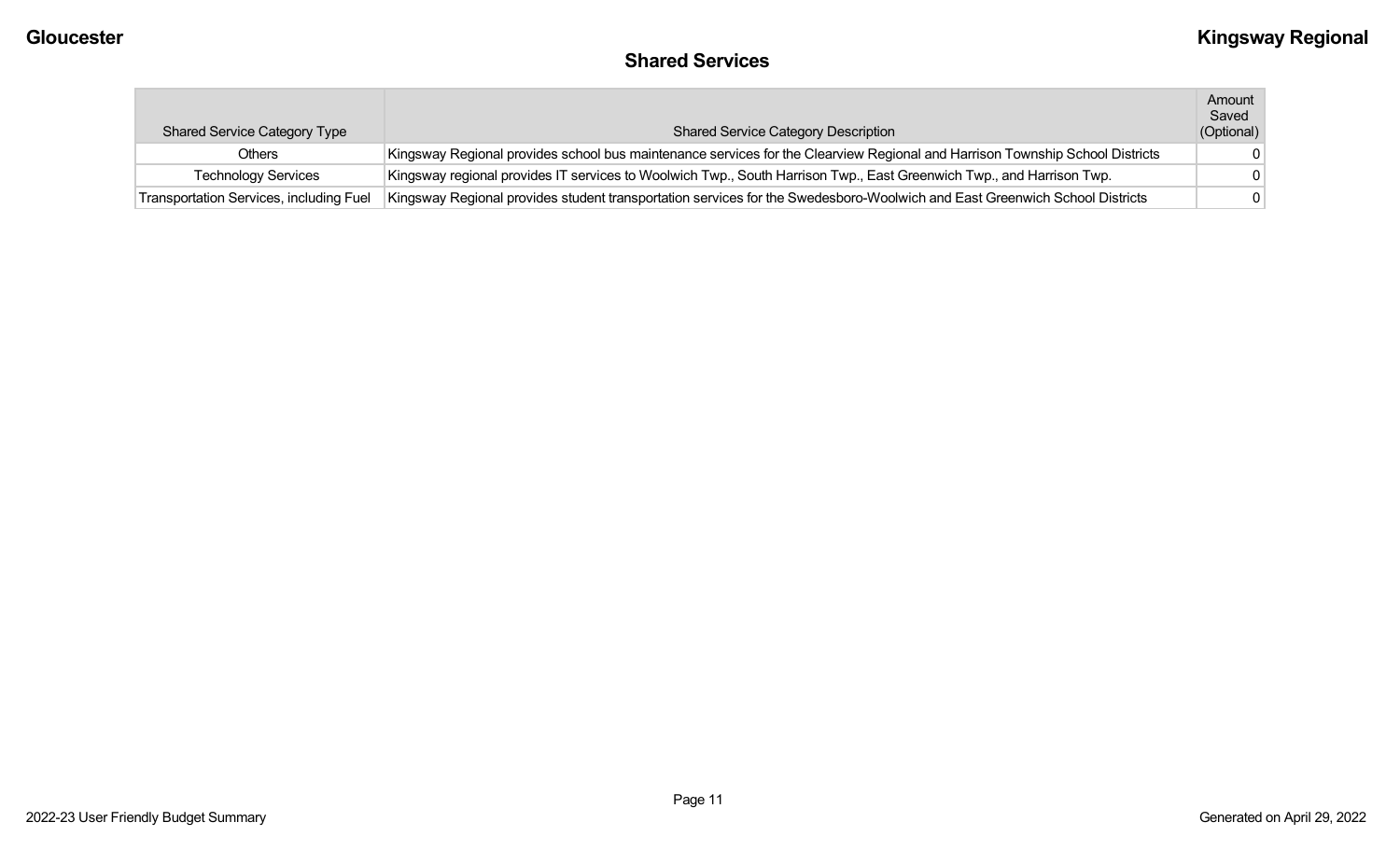| Municipality          | Category                                                                                                           | Amount        |
|-----------------------|--------------------------------------------------------------------------------------------------------------------|---------------|
|                       | (A) General Fund School Levy                                                                                       | 8,404,300     |
|                       | (D) Total School Levy                                                                                              | 9,299,412     |
|                       | (B) Estimated Net Taxable Valuation (as of 03/25/22)                                                               | 1,252,758,300 |
| <b>East Greenwich</b> | (H) Estimated Equalized Valuation (as of 10/01/21)                                                                 | 1,311,929,379 |
|                       | (C) Estimated 2022-23 General Fund School Tax Rate, Without Repayment of Debt or Adjustments=100x(A)/(B)           | 0.6709        |
|                       | (F) Estimated 2022-23 Total School Tax Rate, With Repayment of Debt and Adjustments=100x(D)/(B)                    | 0.7423        |
|                       | (I) Estimated 2022-23 Equalized General Fund School Tax Rate, Without Repayment of Debt or Adjustments=100x(A)/(H) | 0.6406        |
|                       | (L) Estimated 2022-23 Equalized Total School Tax Rate, With Repayment of Debt and Adjustments=100x(D)/(H)          | 0.7088        |
|                       | (A) General Fund School Levy                                                                                       | 2,885,450     |
|                       | (D) Total School Levy                                                                                              | 3,192,860     |
|                       | (B) Estimated Net Taxable Valuation (as of 03/25/22)                                                               | 396,339,000   |
| South Harrison        | (H) Estimated Equalized Valuation (as of 10/01/21)                                                                 | 453,401,255   |
|                       | (C) Estimated 2022-23 General Fund School Tax Rate, Without Repayment of Debt or Adjustments=100x(A)/(B)           | 0.7280        |
|                       | (F) Estimated 2022-23 Total School Tax Rate, With Repayment of Debt and Adjustments=100x(D)/(B)                    | 0.8056        |
|                       | (I) Estimated 2022-23 Equalized General Fund School Tax Rate, Without Repayment of Debt or Adjustments=100x(A)/(H) | 0.6364        |
|                       | (L) Estimated 2022-23 Equalized Total School Tax Rate, With Repayment of Debt and Adjustments=100x(D)/(H)          | 0.7042        |
|                       | (A) General Fund School Levy                                                                                       | 1,632,572     |
|                       | (D) Total School Levy                                                                                              | 1,806,429     |
|                       | (B) Estimated Net Taxable Valuation (as of 03/25/22)                                                               | 172,863,900   |
| Swedesboro            | (H) Estimated Equalized Valuation (as of 10/01/21)                                                                 | 197,517,954   |
|                       | (C) Estimated 2022-23 General Fund School Tax Rate, Without Repayment of Debt or Adjustments=100x(A)/(B)           | 0.9444        |
|                       | (F) Estimated 2022-23 Total School Tax Rate, With Repayment of Debt and Adjustments=100x(D)/(B)                    | 1.0450        |
|                       | (I) Estimated 2022-23 Equalized General Fund School Tax Rate, Without Repayment of Debt or Adjustments=100x(A)/(H) | 0.8265        |
|                       | (L) Estimated 2022-23 Equalized Total School Tax Rate, With Repayment of Debt and Adjustments=100x(D)/(H)          | 0.9146        |
|                       | (A) General Fund School Levy                                                                                       | 10,803,810    |
|                       | (D) Total School Levy                                                                                              | 11,951,790    |
| Woolwich              | (B) Estimated Net Taxable Valuation (as of 03/25/22)                                                               | 1,417,940,910 |
|                       | (H) Estimated Equalized Valuation (as of 10/01/21)                                                                 | 1,481,572,906 |
|                       | (C) Estimated 2022-23 General Fund School Tax Rate, Without Repayment of Debt or Adjustments=100x(A)/(B)           | 0.7619        |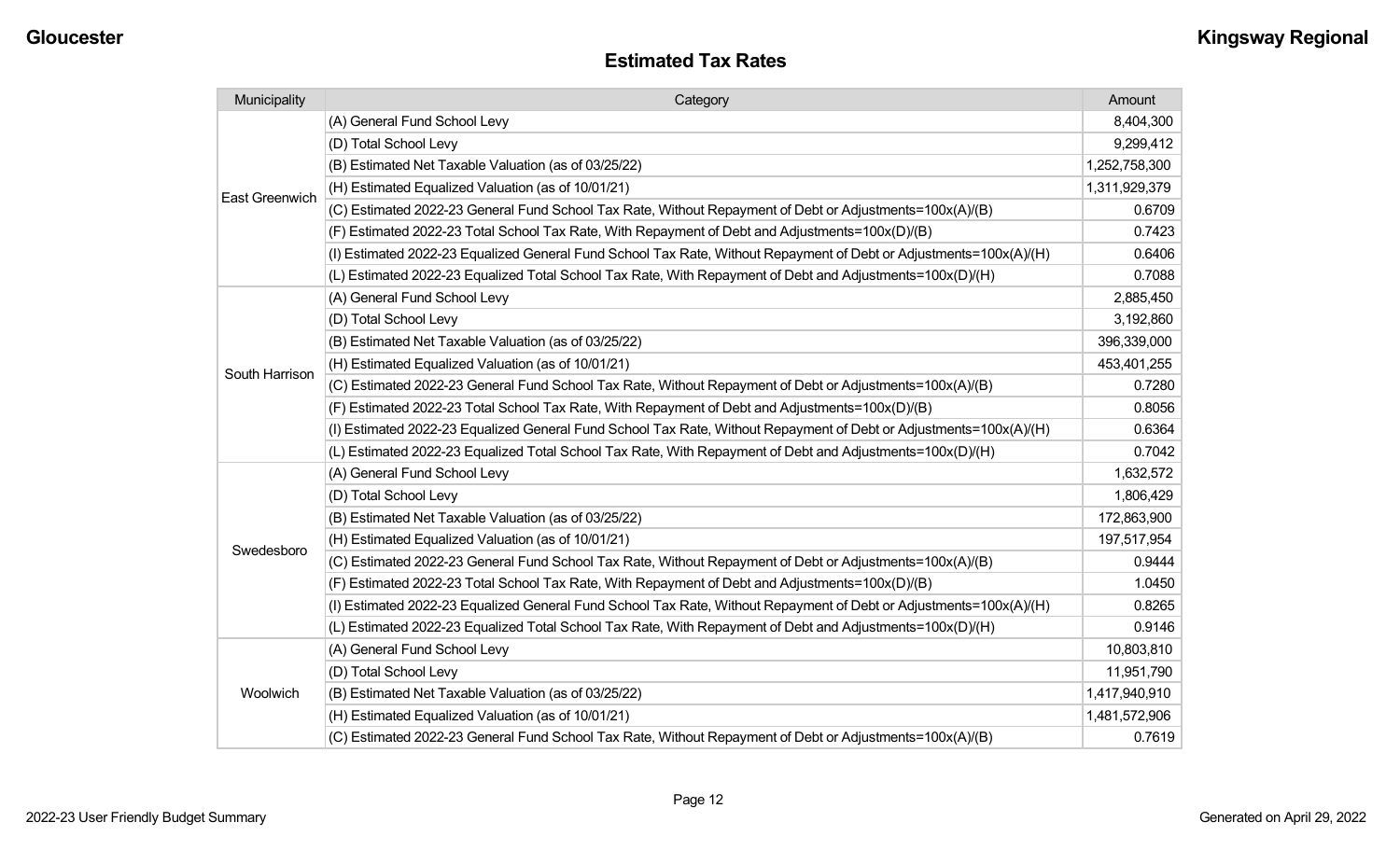#### **Estimated Tax Rates**

| Municipality | Category                                                                                                           | Amount |
|--------------|--------------------------------------------------------------------------------------------------------------------|--------|
| Woolwich     | $ $ (F) Estimated 2022-23 Total School Tax Rate, With Repayment of Debt and Adjustments=100x(D)/(B)                | 0.8429 |
|              | (I) Estimated 2022-23 Equalized General Fund School Tax Rate, Without Repayment of Debt or Adjustments=100x(A)/(H) | 0.7292 |
|              | $(L)$ Estimated 2022-23 Equalized Total School Tax Rate, With Repayment of Debt and Adjustments=100x(D)/(H)        | 0.8067 |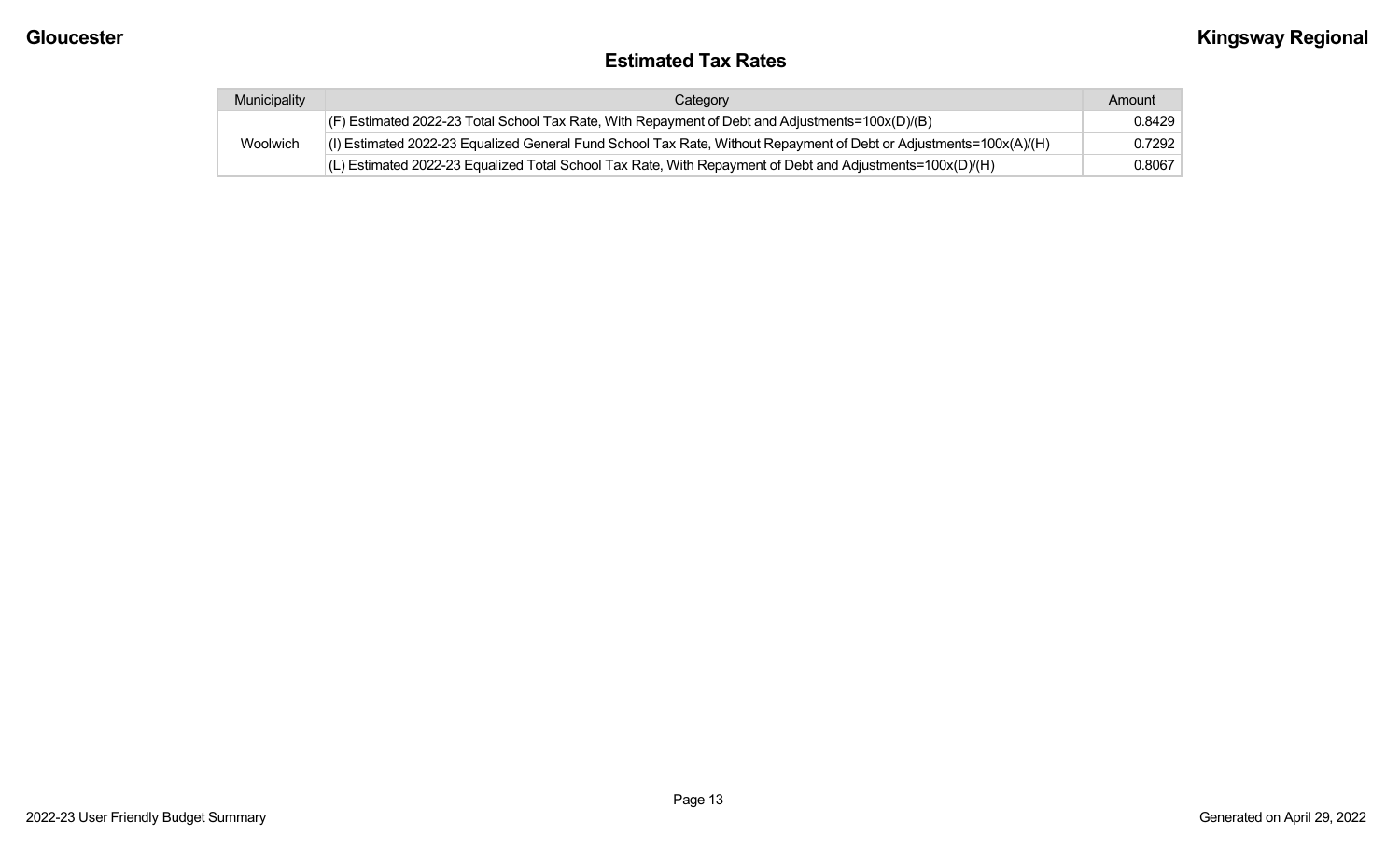| Name              | Category                                                                                  | Measure                                 |
|-------------------|-------------------------------------------------------------------------------------------|-----------------------------------------|
|                   | Job Title                                                                                 | Coordinator/Director/Manager/Supervisor |
|                   | Job Title II                                                                              | <b>Human Resources</b>                  |
|                   | <b>Base Annual Salary Amount</b>                                                          | \$122,910                               |
|                   | Full-Time Equivalent (FTE)                                                                | 1.0                                     |
|                   | Shared with Another District?                                                             | N                                       |
|                   | <b>Shared County</b>                                                                      | None Reported                           |
|                   | <b>Shared District</b>                                                                    | None Reported                           |
|                   | <b>Job Title Other District</b>                                                           | None Reported                           |
|                   | Member of Collective Bargaining Unit (CBU)?                                               | <sub>N</sub>                            |
|                   | <b>Beginning Date of Contract</b>                                                         | 07/01/21                                |
|                   | <b>End Date of Contract</b>                                                               | 06/30/22                                |
|                   | Contracted Number of Annual Work Days                                                     | 260                                     |
|                   | <b>Contracted Number of Annual Vacation Days</b>                                          | 20                                      |
|                   | Contracted Number of Annual Sick Days                                                     | 12                                      |
| Bittmann, Jessica | <b>Contracted Number of Annual Personal Days</b>                                          | 3                                       |
|                   | <b>Contracted Number of Annual Consulting Days</b>                                        | $\Omega$                                |
|                   | Number of Other Contracted Non-Working Days                                               | 14                                      |
|                   | Description of Other Contracted Non-Working Days                                          | Holidays                                |
|                   | <b>Total Allowances Amount</b>                                                            | \$4,500                                 |
|                   | <b>Total Bonuses Amount</b>                                                               | \$0                                     |
|                   | <b>Total Stipends Amount</b>                                                              | \$0                                     |
|                   | District Contributions Above Teacher Contract for Insurance (Health, Dental, Life, Other) | \$5,000                                 |
|                   | District Contributions Above Teacher Contract for Retirement Plans                        | \$0                                     |
|                   | <b>Total Contractual Post-Employment Benefit Amount</b>                                   | \$24,455                                |
|                   | Contractual Post-Employment Benefit Description of Payout of Sick days                    | Max payment at retirement               |
|                   | Contractual Post-Employment Benefit Description of Payout of Vacation days                | Max payment at separation               |
|                   | Contractual Post-Employment Benefit Description of Payout of Personal days                | N/A                                     |
|                   | Contractual Post-Employment Benefit Description of Other Benefits 1                       | None Reported                           |
|                   | Contractual Post-Employment Benefit Description of Other Benefits 2                       | None Reported                           |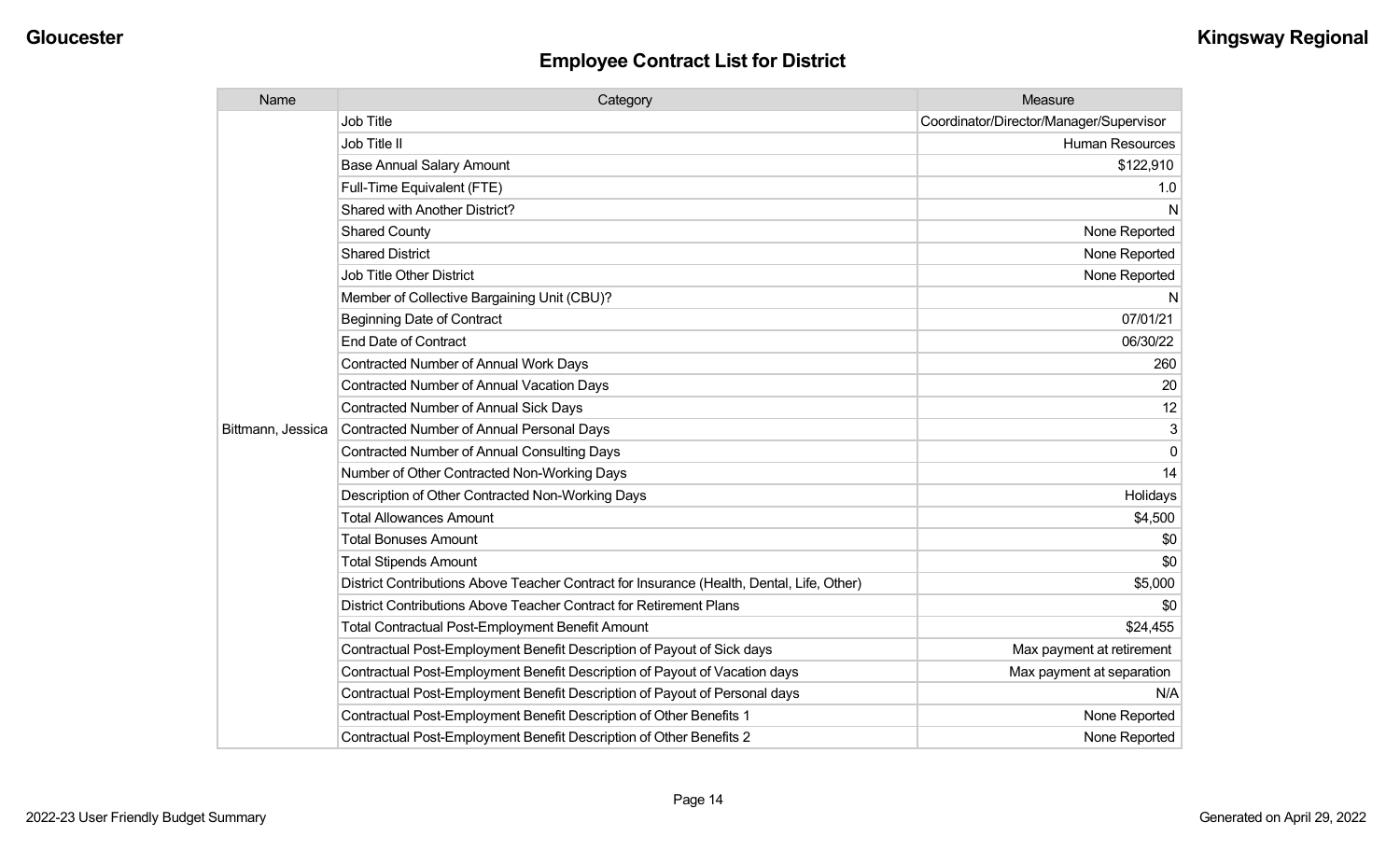| Name               | Category                                                                                 | Measure                         |
|--------------------|------------------------------------------------------------------------------------------|---------------------------------|
|                    | Contractual Post-Employment Benefit Description of Other Benefits 3                      | None Reported                   |
|                    | <b>Total Other/In-Kind Remuneration Amount</b>                                           | \$0                             |
|                    | Description of Other/In-Kind Remuneration Annual Option to Buyback Sick Time in Cash     | None Reported                   |
|                    | Description of Other/In-Kind Remuneration Annual Option to Buyback Vacation Time in Cash | None Reported                   |
|                    | Description of Other/In-Kind Remuneration Annual Option to Buyback Personal Time in Cash | None Reported                   |
| Bittmann, Jessica  | Description of Other/In-Kind Remuneration Annual Option to Other Remuneration 1          | None Reported                   |
|                    | Description of Other/In-Kind Remuneration Annual Option to Other Remuneration 2          | None Reported                   |
|                    | Description of Other/In-Kind Remuneration Annual Option to Other Remuneration 3          | None Reported                   |
|                    | <b>Additional Comment 1</b>                                                              | None Reported                   |
|                    | <b>Additional Comment 2</b>                                                              | None Reported                   |
|                    | <b>Additional Comment 3</b>                                                              | None Reported                   |
|                    | <b>Job Title</b>                                                                         | <b>Assistant Superintendent</b> |
|                    | Job Title II                                                                             | None Reported                   |
|                    | <b>Base Annual Salary Amount</b>                                                         | \$162,000                       |
|                    | Full-Time Equivalent (FTE)                                                               | 1.0                             |
|                    | Shared with Another District?                                                            | N                               |
|                    | <b>Shared County</b>                                                                     | None Reported                   |
|                    | <b>Shared District</b>                                                                   | None Reported                   |
|                    | <b>Job Title Other District</b>                                                          | None Reported                   |
|                    | Member of Collective Bargaining Unit (CBU)?                                              | N                               |
| Calandro, Patricia | <b>Beginning Date of Contract</b>                                                        | 07/01/21                        |
|                    | <b>End Date of Contract</b>                                                              | 06/30/23                        |
|                    | <b>Contracted Number of Annual Work Days</b>                                             | 260                             |
|                    | <b>Contracted Number of Annual Vacation Days</b>                                         | 20                              |
|                    | <b>Contracted Number of Annual Sick Days</b>                                             | 12                              |
|                    | <b>Contracted Number of Annual Personal Days</b>                                         | 3                               |
|                    | Contracted Number of Annual Consulting Days                                              | $\Omega$                        |
|                    | Number of Other Contracted Non-Working Days                                              | 14                              |
|                    | Description of Other Contracted Non-Working Days                                         | Holidays                        |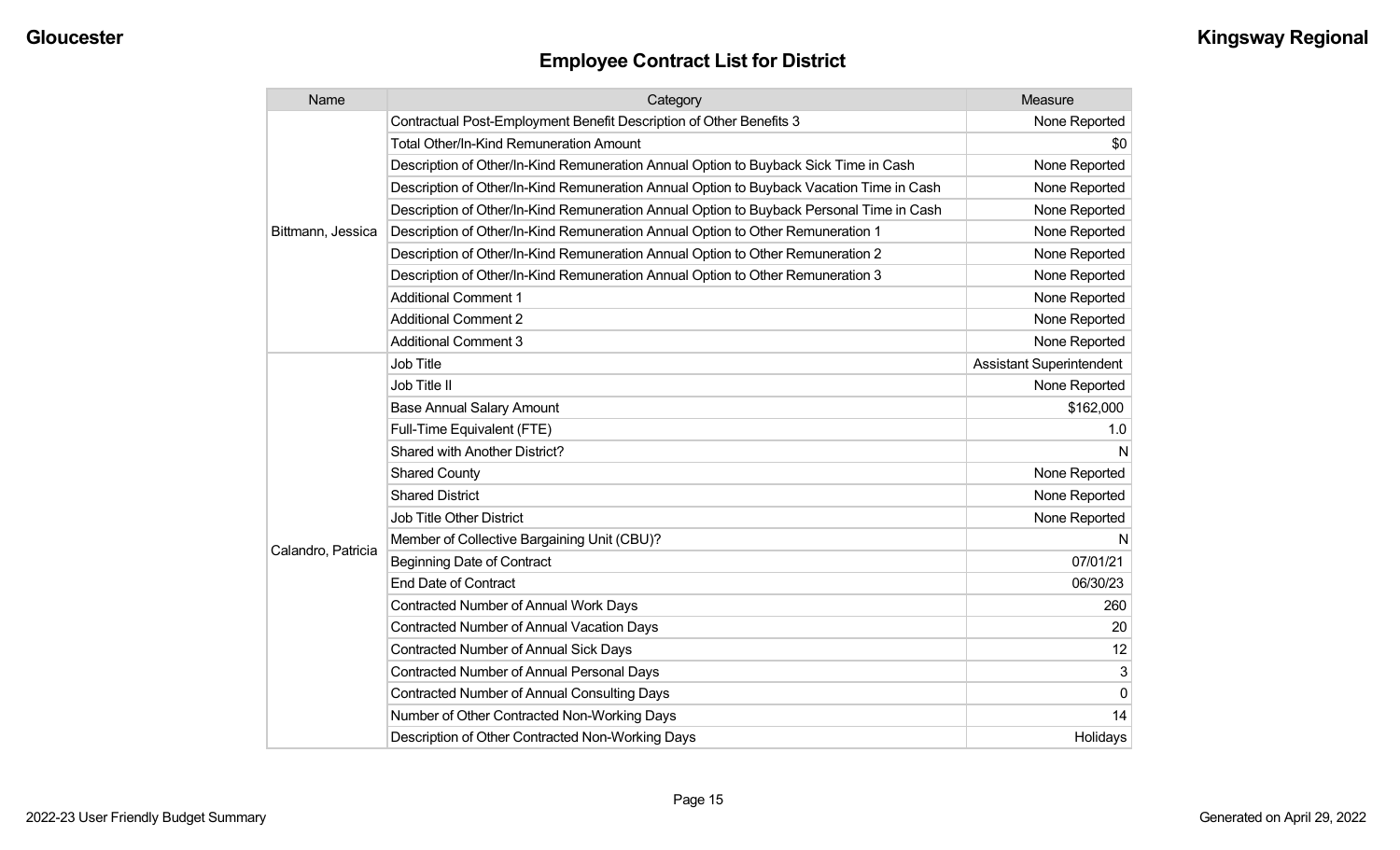| Name               | Category                                                                                  | Measure                  |
|--------------------|-------------------------------------------------------------------------------------------|--------------------------|
|                    | <b>Total Allowances Amount</b>                                                            | \$7,000                  |
|                    | <b>Total Bonuses Amount</b>                                                               | \$0                      |
|                    | <b>Total Stipends Amount</b>                                                              | \$0                      |
|                    | District Contributions Above Teacher Contract for Insurance (Health, Dental, Life, Other) | \$0                      |
|                    | District Contributions Above Teacher Contract for Retirement Plans                        | \$0                      |
|                    | <b>Total Contractual Post-Employment Benefit Amount</b>                                   | \$27,462                 |
|                    | Contractual Post-Employment Benefit Description of Payout of Sick days                    | Max payout at retirement |
|                    | Contractual Post-Employment Benefit Description of Payout of Vacation days                | Max payout at separation |
|                    | Contractual Post-Employment Benefit Description of Payout of Personal days                | N/A                      |
|                    | Contractual Post-Employment Benefit Description of Other Benefits 1                       | None Reported            |
| Calandro, Patricia | Contractual Post-Employment Benefit Description of Other Benefits 2                       | None Reported            |
|                    | Contractual Post-Employment Benefit Description of Other Benefits 3                       | None Reported            |
|                    | <b>Total Other/In-Kind Remuneration Amount</b>                                            | \$0                      |
|                    | Description of Other/In-Kind Remuneration Annual Option to Buyback Sick Time in Cash      | None Reported            |
|                    | Description of Other/In-Kind Remuneration Annual Option to Buyback Vacation Time in Cash  | None Reported            |
|                    | Description of Other/In-Kind Remuneration Annual Option to Buyback Personal Time in Cash  | None Reported            |
|                    | Description of Other/In-Kind Remuneration Annual Option to Other Remuneration 1           | None Reported            |
|                    | Description of Other/In-Kind Remuneration Annual Option to Other Remuneration 2           | None Reported            |
|                    | Description of Other/In-Kind Remuneration Annual Option to Other Remuneration 3           | None Reported            |
|                    | <b>Additional Comment 1</b>                                                               | None Reported            |
|                    | <b>Additional Comment 2</b>                                                               | None Reported            |
|                    | <b>Additional Comment 3</b>                                                               | None Reported            |
|                    | Job Title                                                                                 | Other                    |
| Clark, Gary        | Job Title II                                                                              | Mechanic                 |
|                    | <b>Base Annual Salary Amount</b>                                                          | \$88,306                 |
|                    | Full-Time Equivalent (FTE)                                                                | 1.0                      |
|                    | Shared with Another District?                                                             | N                        |
|                    | <b>Shared County</b>                                                                      | None Reported            |
|                    | <b>Shared District</b>                                                                    | None Reported            |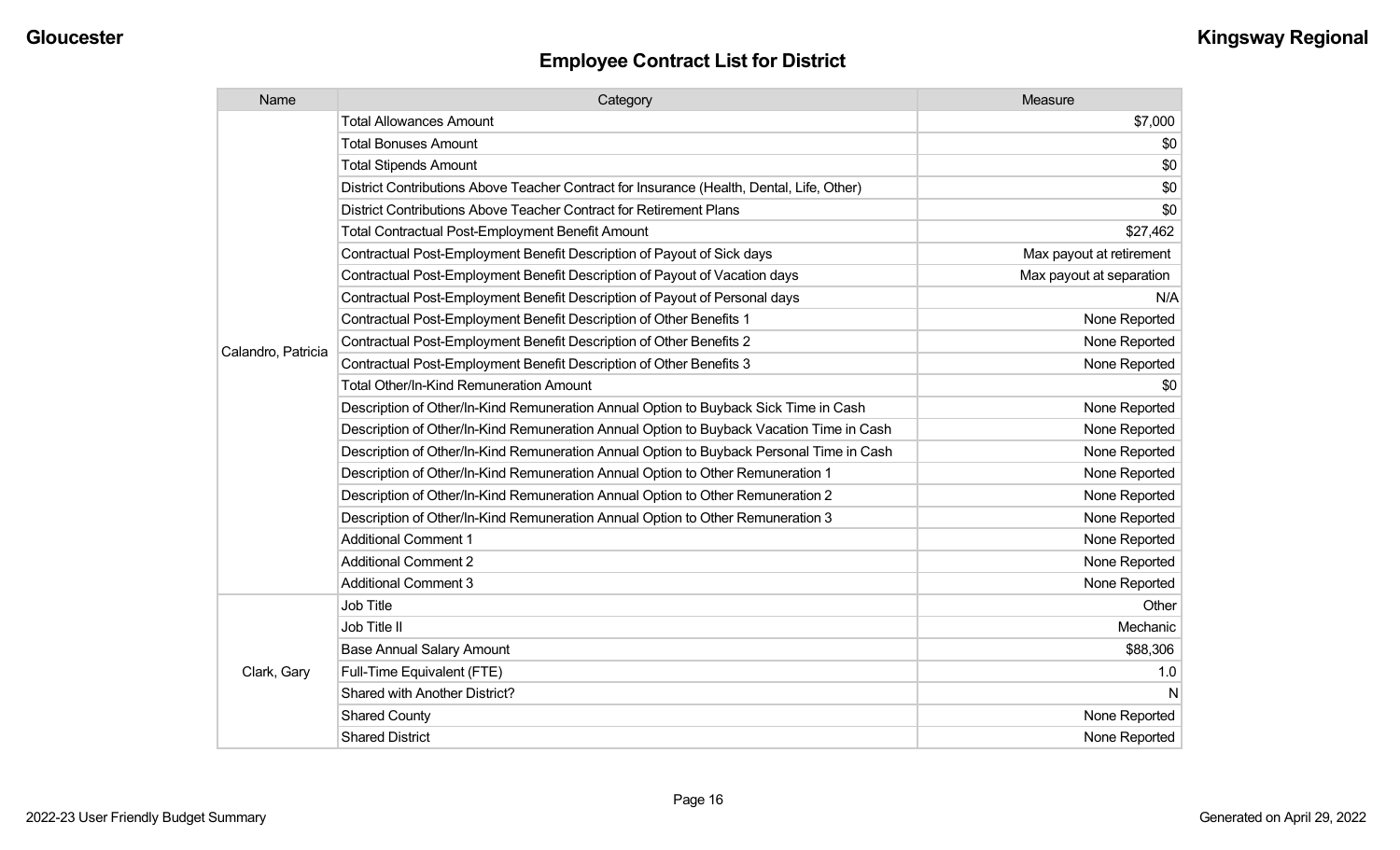| Name        | Category                                                                                  | Measure                   |
|-------------|-------------------------------------------------------------------------------------------|---------------------------|
|             | <b>Job Title Other District</b>                                                           | None Reported             |
|             | Member of Collective Bargaining Unit (CBU)?                                               | N                         |
|             | <b>Beginning Date of Contract</b>                                                         | 07/01/21                  |
|             | <b>End Date of Contract</b>                                                               | 06/30/22                  |
|             | Contracted Number of Annual Work Days                                                     | 260                       |
|             | <b>Contracted Number of Annual Vacation Days</b>                                          | 20                        |
|             | <b>Contracted Number of Annual Sick Days</b>                                              | 12                        |
|             | <b>Contracted Number of Annual Personal Days</b>                                          | 3                         |
|             | <b>Contracted Number of Annual Consulting Days</b>                                        | $\pmb{0}$                 |
|             | Number of Other Contracted Non-Working Days                                               | 14                        |
|             | Description of Other Contracted Non-Working Days                                          | Holidays                  |
|             | <b>Total Allowances Amount</b>                                                            | \$3,600                   |
|             | <b>Total Bonuses Amount</b>                                                               | \$0                       |
|             | <b>Total Stipends Amount</b>                                                              | \$0                       |
| Clark, Gary | District Contributions Above Teacher Contract for Insurance (Health, Dental, Life, Other) | \$0                       |
|             | District Contributions Above Teacher Contract for Retirement Plans                        | \$0                       |
|             | <b>Total Contractual Post-Employment Benefit Amount</b>                                   | \$14,293                  |
|             | Contractual Post-Employment Benefit Description of Payout of Sick days                    | Max payment at retirement |
|             | Contractual Post-Employment Benefit Description of Payout of Vacation days                | May payout at separation  |
|             | Contractual Post-Employment Benefit Description of Payout of Personal days                | N/A                       |
|             | Contractual Post-Employment Benefit Description of Other Benefits 1                       | None Reported             |
|             | Contractual Post-Employment Benefit Description of Other Benefits 2                       | None Reported             |
|             | Contractual Post-Employment Benefit Description of Other Benefits 3                       | None Reported             |
|             | <b>Total Other/In-Kind Remuneration Amount</b>                                            | \$0                       |
|             | Description of Other/In-Kind Remuneration Annual Option to Buyback Sick Time in Cash      | None Reported             |
|             | Description of Other/In-Kind Remuneration Annual Option to Buyback Vacation Time in Cash  | None Reported             |
|             | Description of Other/In-Kind Remuneration Annual Option to Buyback Personal Time in Cash  | None Reported             |
|             | Description of Other/In-Kind Remuneration Annual Option to Other Remuneration 1           | None Reported             |
|             | Description of Other/In-Kind Remuneration Annual Option to Other Remuneration 2           | None Reported             |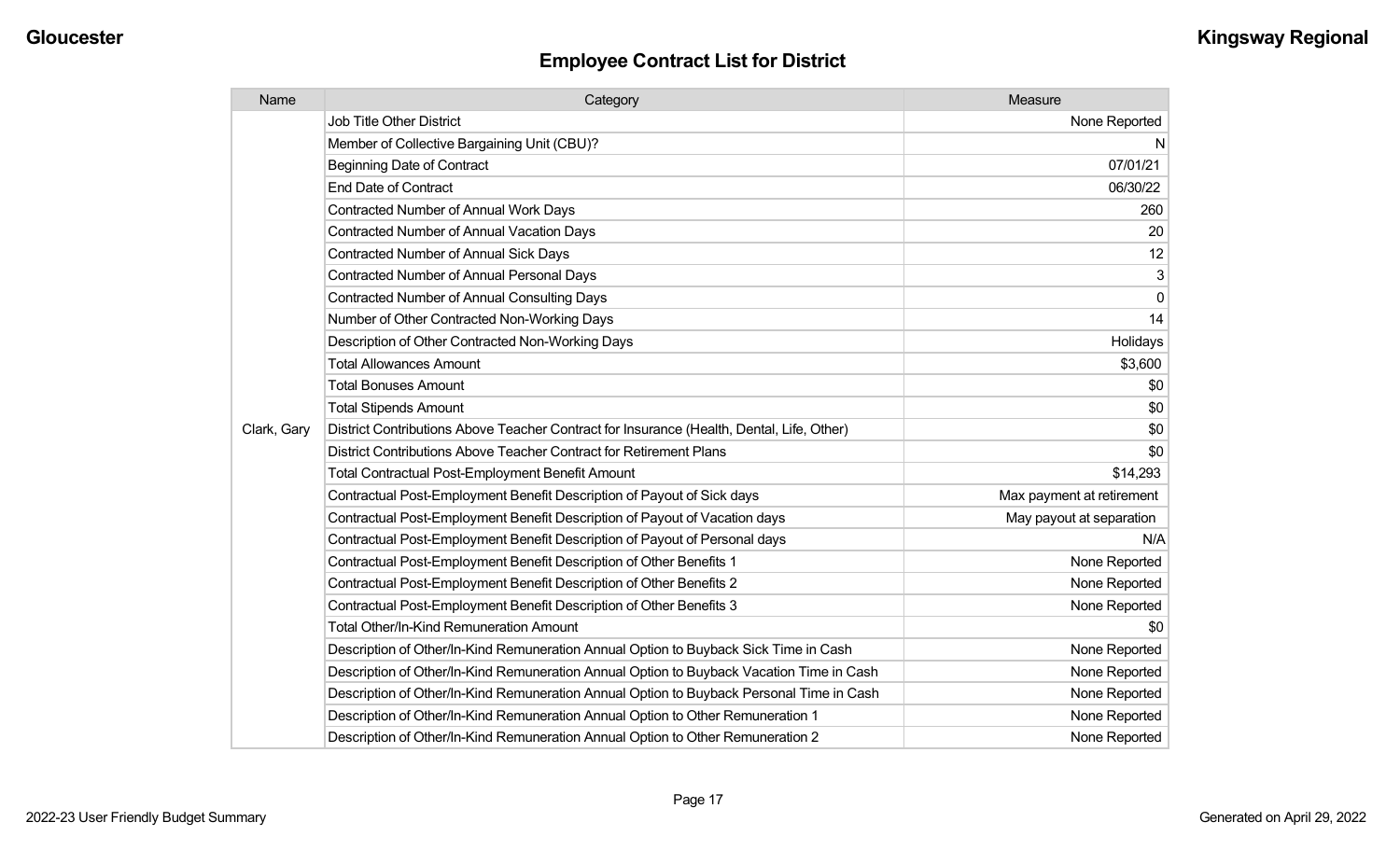| Name          | Category                                                                                  | Measure                                 |
|---------------|-------------------------------------------------------------------------------------------|-----------------------------------------|
| Clark, Gary   | Description of Other/In-Kind Remuneration Annual Option to Other Remuneration 3           | None Reported                           |
|               | <b>Additional Comment 1</b>                                                               | None Reported                           |
|               | <b>Additional Comment 2</b>                                                               | None Reported                           |
|               | <b>Additional Comment 3</b>                                                               | None Reported                           |
|               | Job Title                                                                                 | Coordinator/Director/Manager/Supervisor |
|               | Job Title II                                                                              | <b>Food Services</b>                    |
|               | <b>Base Annual Salary Amount</b>                                                          | \$76,754                                |
|               | Full-Time Equivalent (FTE)                                                                | 1.0                                     |
|               | Shared with Another District?                                                             | N                                       |
|               | <b>Shared County</b>                                                                      | None Reported                           |
|               | <b>Shared District</b>                                                                    | None Reported                           |
|               | Job Title Other District                                                                  | None Reported                           |
|               | Member of Collective Bargaining Unit (CBU)?                                               | N                                       |
|               | <b>Beginning Date of Contract</b>                                                         | 07/01/21                                |
|               | <b>End Date of Contract</b>                                                               | 06/30/22                                |
|               | Contracted Number of Annual Work Days                                                     | 260                                     |
| Haynes, Holly | <b>Contracted Number of Annual Vacation Days</b>                                          | 20                                      |
|               | Contracted Number of Annual Sick Days                                                     | 12                                      |
|               | Contracted Number of Annual Personal Days                                                 | 3                                       |
|               | <b>Contracted Number of Annual Consulting Days</b>                                        | $\Omega$                                |
|               | Number of Other Contracted Non-Working Days                                               | 14                                      |
|               | Description of Other Contracted Non-Working Days                                          | Holidays                                |
|               | <b>Total Allowances Amount</b>                                                            | \$3,600                                 |
|               | <b>Total Bonuses Amount</b>                                                               | \$0                                     |
|               | <b>Total Stipends Amount</b>                                                              | \$0                                     |
|               | District Contributions Above Teacher Contract for Insurance (Health, Dental, Life, Other) | \$0                                     |
|               | District Contributions Above Teacher Contract for Retirement Plans                        | \$0                                     |
|               | Total Contractual Post-Employment Benefit Amount                                          | \$13,405                                |
|               | Contractual Post-Employment Benefit Description of Payout of Sick days                    | Max payout at retirement                |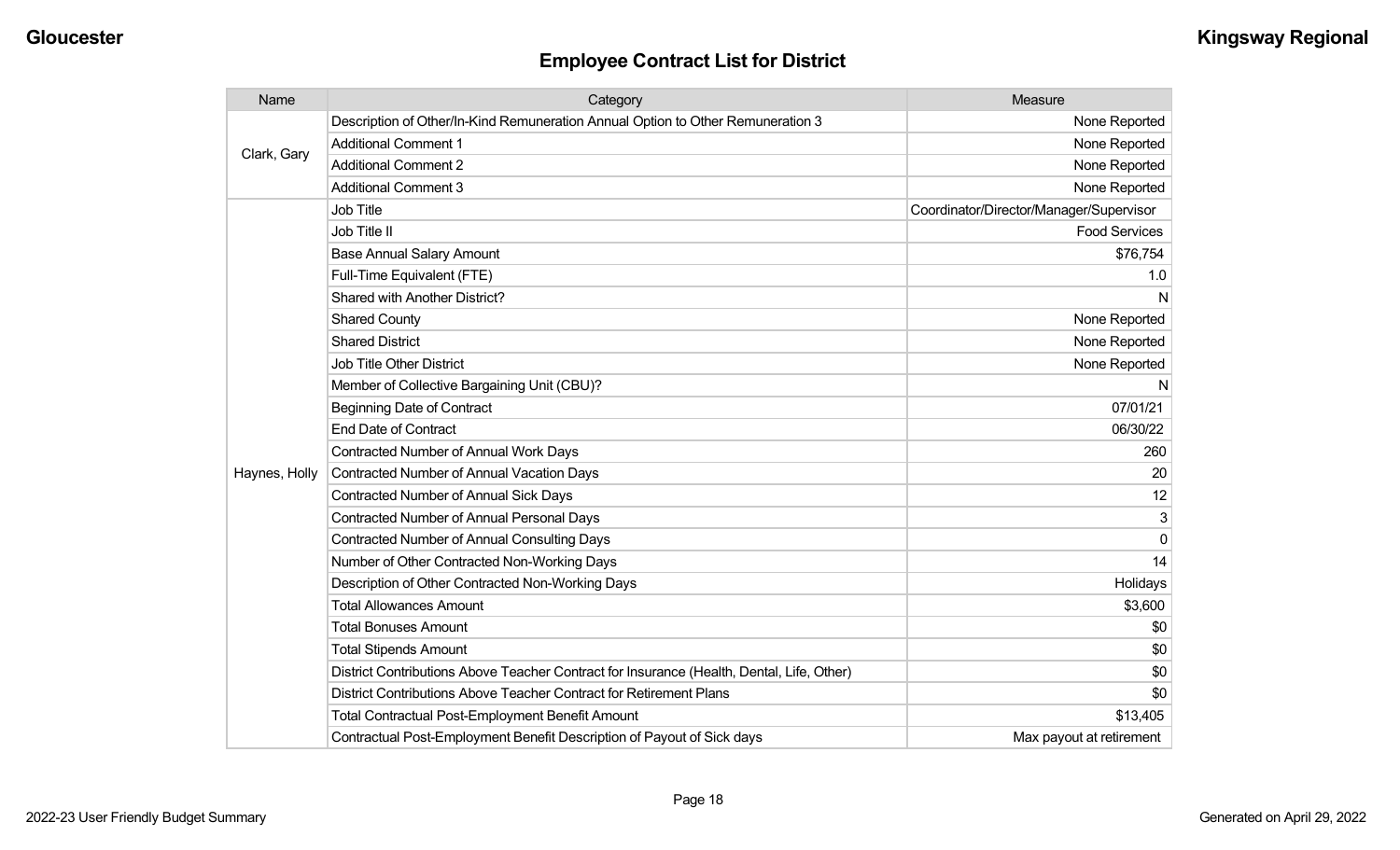| Name           | Category                                                                                 | Measure                  |
|----------------|------------------------------------------------------------------------------------------|--------------------------|
|                | Contractual Post-Employment Benefit Description of Payout of Vacation days               | Max payout at separation |
|                | Contractual Post-Employment Benefit Description of Payout of Personal days               | N/A                      |
|                | Contractual Post-Employment Benefit Description of Other Benefits 1                      | None Reported            |
|                | Contractual Post-Employment Benefit Description of Other Benefits 2                      | None Reported            |
|                | Contractual Post-Employment Benefit Description of Other Benefits 3                      | None Reported            |
|                | <b>Total Other/In-Kind Remuneration Amount</b>                                           | \$0                      |
|                | Description of Other/In-Kind Remuneration Annual Option to Buyback Sick Time in Cash     | None Reported            |
| Haynes, Holly  | Description of Other/In-Kind Remuneration Annual Option to Buyback Vacation Time in Cash | None Reported            |
|                | Description of Other/In-Kind Remuneration Annual Option to Buyback Personal Time in Cash | None Reported            |
|                | Description of Other/In-Kind Remuneration Annual Option to Other Remuneration 1          | None Reported            |
|                | Description of Other/In-Kind Remuneration Annual Option to Other Remuneration 2          | None Reported            |
|                | Description of Other/In-Kind Remuneration Annual Option to Other Remuneration 3          | None Reported            |
|                | <b>Additional Comment 1</b>                                                              | None Reported            |
|                | <b>Additional Comment 2</b>                                                              | None Reported            |
|                | <b>Additional Comment 3</b>                                                              | None Reported            |
|                | <b>Job Title</b>                                                                         | Information Technology   |
|                | Job Title II                                                                             | None Reported            |
|                | <b>Base Annual Salary Amount</b>                                                         | \$134,437                |
|                | Full-Time Equivalent (FTE)                                                               | 1.0                      |
|                | <b>Shared with Another District?</b>                                                     | N                        |
|                | <b>Shared County</b>                                                                     | None Reported            |
|                | <b>Shared District</b>                                                                   | None Reported            |
| locona, Robert | <b>Job Title Other District</b>                                                          | None Reported            |
|                | Member of Collective Bargaining Unit (CBU)?                                              | N                        |
|                | <b>Beginning Date of Contract</b>                                                        | 07/01/21                 |
|                | <b>End Date of Contract</b>                                                              | 06/30/22                 |
|                | Contracted Number of Annual Work Days                                                    | 260                      |
|                | <b>Contracted Number of Annual Vacation Days</b>                                         | 20                       |
|                | Contracted Number of Annual Sick Days                                                    | 12                       |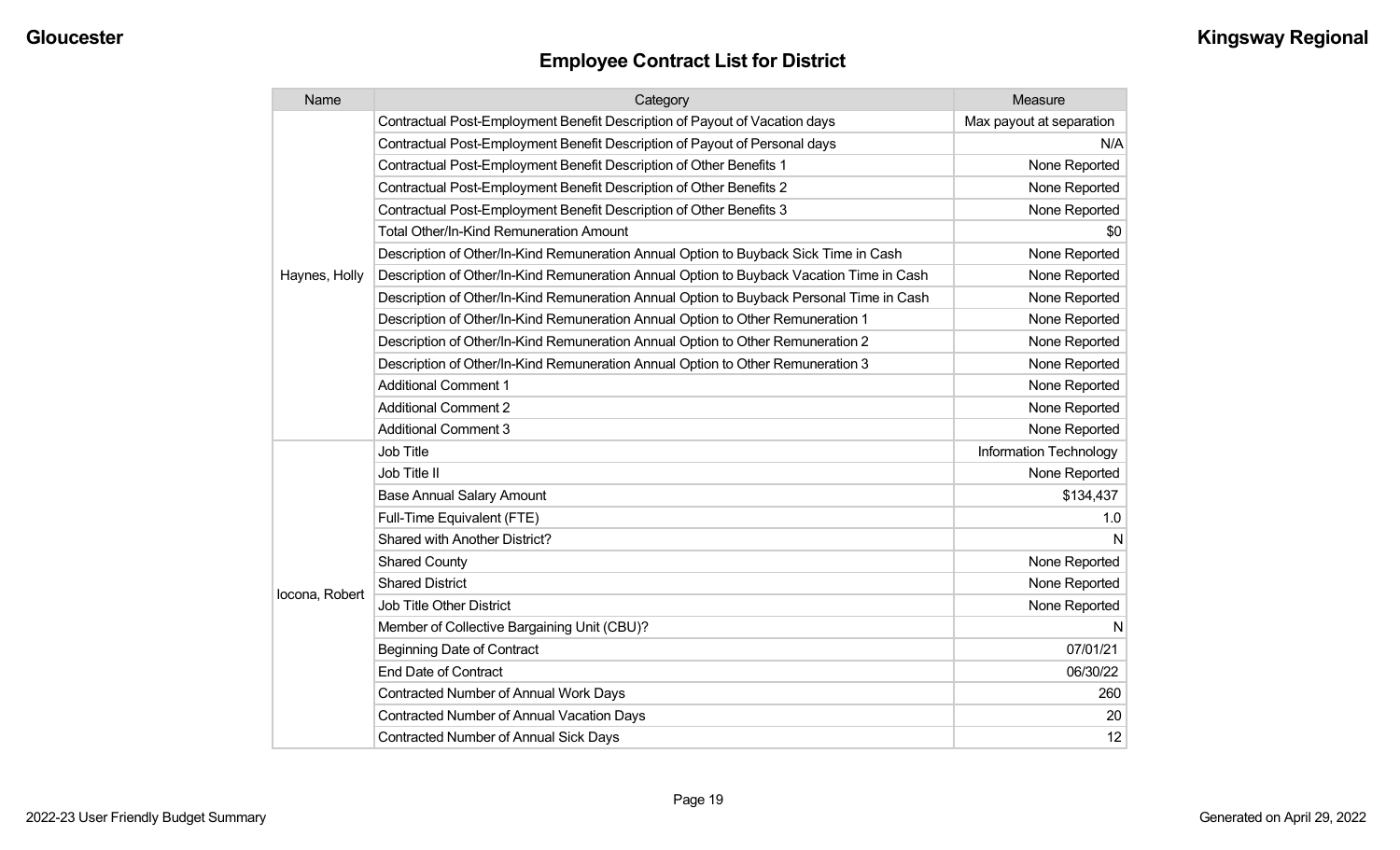| Name           | Category                                                                                  | Measure                   |
|----------------|-------------------------------------------------------------------------------------------|---------------------------|
|                | <b>Contracted Number of Annual Personal Days</b>                                          | $\mathbf{3}$              |
|                | <b>Contracted Number of Annual Consulting Days</b>                                        | 0                         |
|                | Number of Other Contracted Non-Working Days                                               | 14                        |
|                | Description of Other Contracted Non-Working Days                                          | Holidays                  |
|                | <b>Total Allowances Amount</b>                                                            | \$3,600                   |
|                | <b>Total Bonuses Amount</b>                                                               | \$0                       |
|                | <b>Total Stipends Amount</b>                                                              | \$0                       |
|                | District Contributions Above Teacher Contract for Insurance (Health, Dental, Life, Other) | \$5,000                   |
|                | District Contributions Above Teacher Contract for Retirement Plans                        | \$0                       |
|                | <b>Total Contractual Post-Employment Benefit Amount</b>                                   | \$25,342                  |
|                | Contractual Post-Employment Benefit Description of Payout of Sick days                    | Max payment at retirement |
|                | Contractual Post-Employment Benefit Description of Payout of Vacation days                | Max payout at separation  |
| locona, Robert | Contractual Post-Employment Benefit Description of Payout of Personal days                | N/A                       |
|                | Contractual Post-Employment Benefit Description of Other Benefits 1                       | None Reported             |
|                | Contractual Post-Employment Benefit Description of Other Benefits 2                       | None Reported             |
|                | Contractual Post-Employment Benefit Description of Other Benefits 3                       | None Reported             |
|                | <b>Total Other/In-Kind Remuneration Amount</b>                                            | \$0                       |
|                | Description of Other/In-Kind Remuneration Annual Option to Buyback Sick Time in Cash      | None Reported             |
|                | Description of Other/In-Kind Remuneration Annual Option to Buyback Vacation Time in Cash  | None Reported             |
|                | Description of Other/In-Kind Remuneration Annual Option to Buyback Personal Time in Cash  | None Reported             |
|                | Description of Other/In-Kind Remuneration Annual Option to Other Remuneration 1           | None Reported             |
|                | Description of Other/In-Kind Remuneration Annual Option to Other Remuneration 2           | None Reported             |
|                | Description of Other/In-Kind Remuneration Annual Option to Other Remuneration 3           | None Reported             |
|                | <b>Additional Comment 1</b>                                                               | None Reported             |
|                | <b>Additional Comment 2</b>                                                               | None Reported             |
|                | <b>Additional Comment 3</b>                                                               | None Reported             |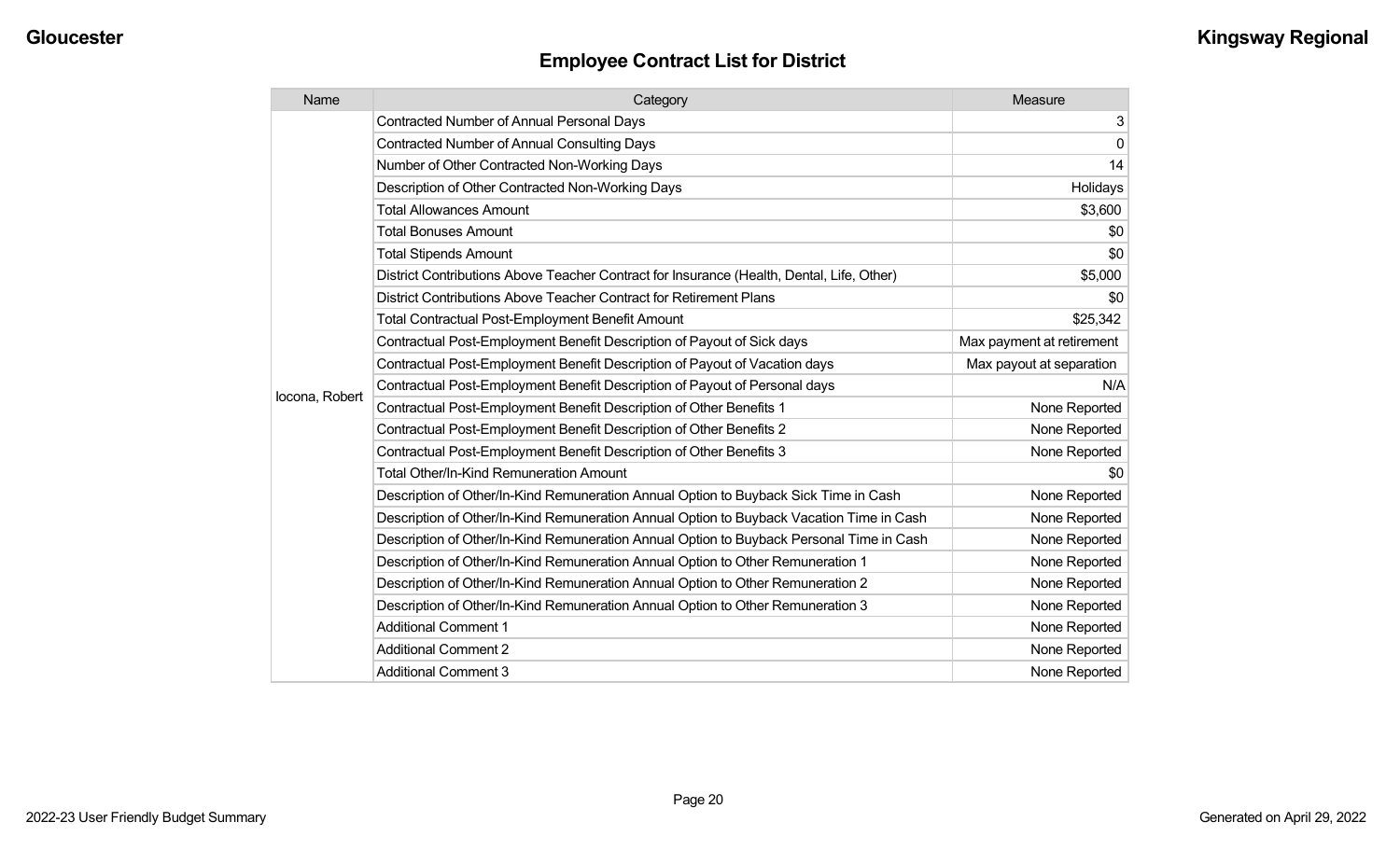| Name           | Category                                                                                  | Measure                        |
|----------------|-------------------------------------------------------------------------------------------|--------------------------------|
|                | <b>Job Title</b>                                                                          | <b>Assistant Director</b>      |
|                | Job Title II                                                                              | <b>Buildings &amp; Grounds</b> |
|                | <b>Base Annual Salary Amount</b>                                                          | \$75,000                       |
|                | Full-Time Equivalent (FTE)                                                                | 1.0                            |
|                | Shared with Another District?                                                             | N                              |
|                | <b>Shared County</b>                                                                      | None Reported                  |
|                | <b>Shared District</b>                                                                    | None Reported                  |
|                | <b>Job Title Other District</b>                                                           | None Reported                  |
|                | Member of Collective Bargaining Unit (CBU)?                                               | N                              |
|                | <b>Beginning Date of Contract</b>                                                         | 07/01/21                       |
|                | <b>End Date of Contract</b>                                                               | 06/30/22                       |
|                | <b>Contracted Number of Annual Work Days</b>                                              | 260                            |
|                | <b>Contracted Number of Annual Vacation Days</b>                                          | 20                             |
|                | <b>Contracted Number of Annual Sick Days</b>                                              | 12                             |
| Kidder, Andrew | Contracted Number of Annual Personal Days                                                 | 3                              |
|                | <b>Contracted Number of Annual Consulting Days</b>                                        | $\Omega$                       |
|                | Number of Other Contracted Non-Working Days                                               | 14                             |
|                | Description of Other Contracted Non-Working Days                                          | Holidays                       |
|                | <b>Total Allowances Amount</b>                                                            | \$3,600                        |
|                | <b>Total Bonuses Amount</b>                                                               | \$0                            |
|                | <b>Total Stipends Amount</b>                                                              | \$0                            |
|                | District Contributions Above Teacher Contract for Insurance (Health, Dental, Life, Other) | \$5,000                        |
|                | District Contributions Above Teacher Contract for Retirement Plans                        | \$0                            |
|                | <b>Total Contractual Post-Employment Benefit Amount</b>                                   | \$13,270                       |
|                | Contractual Post-Employment Benefit Description of Payout of Sick days                    | Max payment at retirement      |
|                | Contractual Post-Employment Benefit Description of Payout of Vacation days                | Max payment at separation      |
|                | Contractual Post-Employment Benefit Description of Payout of Personal days                | N/A                            |
|                | Contractual Post-Employment Benefit Description of Other Benefits 1                       | None Reported                  |
|                | Contractual Post-Employment Benefit Description of Other Benefits 2                       | None Reported                  |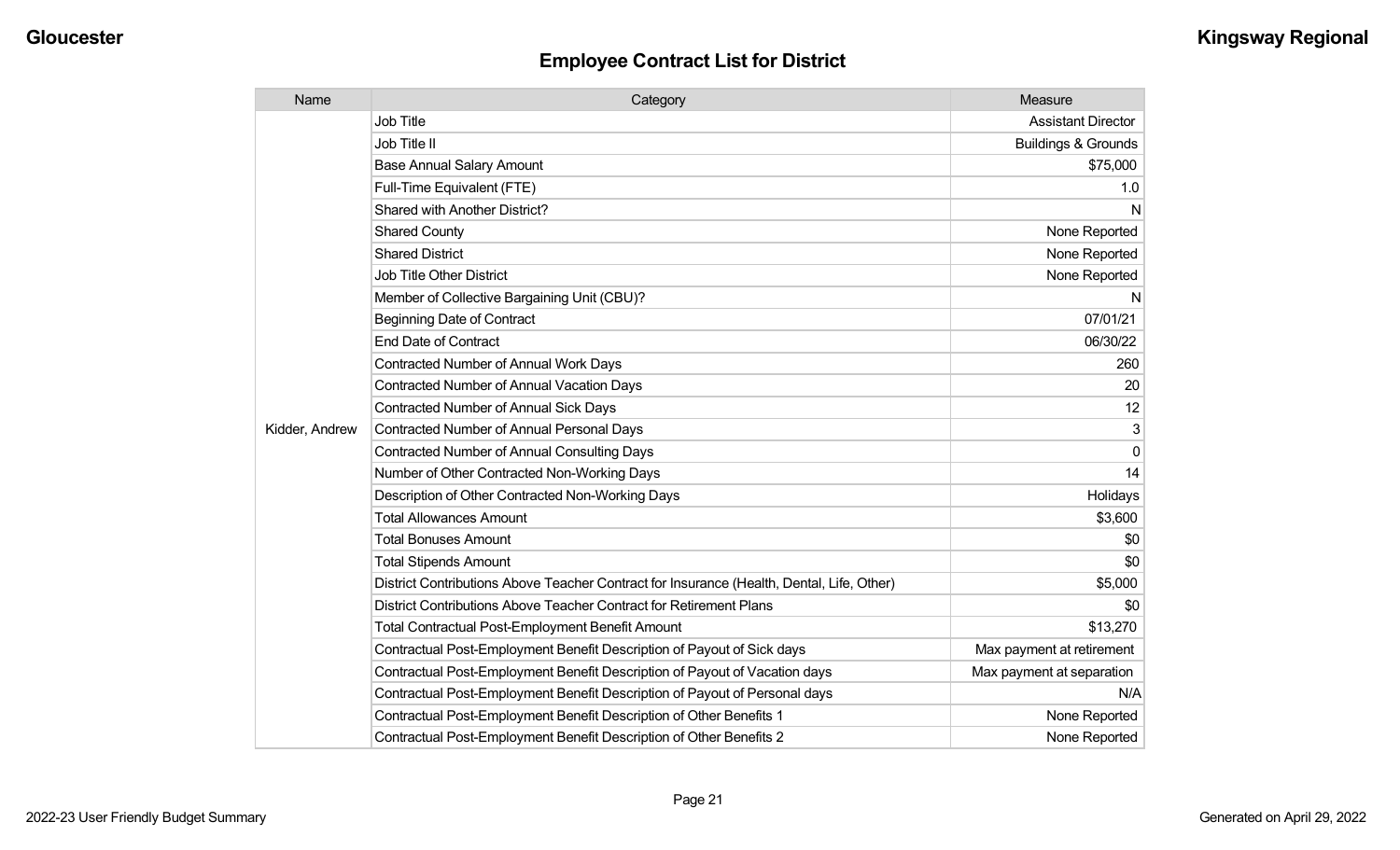| Name            | Category                                                                                 | Measure        |
|-----------------|------------------------------------------------------------------------------------------|----------------|
|                 | Contractual Post-Employment Benefit Description of Other Benefits 3                      | None Reported  |
|                 | <b>Total Other/In-Kind Remuneration Amount</b>                                           | \$0            |
|                 | Description of Other/In-Kind Remuneration Annual Option to Buyback Sick Time in Cash     | None Reported  |
|                 | Description of Other/In-Kind Remuneration Annual Option to Buyback Vacation Time in Cash | None Reported  |
|                 | Description of Other/In-Kind Remuneration Annual Option to Buyback Personal Time in Cash | None Reported  |
| Kidder, Andrew  | Description of Other/In-Kind Remuneration Annual Option to Other Remuneration 1          | None Reported  |
|                 | Description of Other/In-Kind Remuneration Annual Option to Other Remuneration 2          | None Reported  |
|                 | Description of Other/In-Kind Remuneration Annual Option to Other Remuneration 3          | None Reported  |
|                 | <b>Additional Comment 1</b>                                                              | None Reported  |
|                 | <b>Additional Comment 2</b>                                                              | None Reported  |
|                 | <b>Additional Comment 3</b>                                                              | None Reported  |
|                 | <b>Job Title</b>                                                                         | Superintendent |
|                 | Job Title II                                                                             | None Reported  |
|                 | <b>Base Annual Salary Amount</b>                                                         | \$186,855      |
|                 | Full-Time Equivalent (FTE)                                                               | 1.0            |
|                 | Shared with Another District?                                                            |                |
|                 | <b>Shared County</b>                                                                     | None Reported  |
|                 | <b>Shared District</b>                                                                   | None Reported  |
|                 | <b>Job Title Other District</b>                                                          | None Reported  |
|                 | Member of Collective Bargaining Unit (CBU)?                                              |                |
| Lavender, James | <b>Beginning Date of Contract</b>                                                        | 07/01/21       |
|                 | <b>End Date of Contract</b>                                                              | 06/30/26       |
|                 | <b>Contracted Number of Annual Work Days</b>                                             | 260            |
|                 | <b>Contracted Number of Annual Vacation Days</b>                                         | 20             |
|                 | <b>Contracted Number of Annual Sick Days</b>                                             | 12             |
|                 | Contracted Number of Annual Personal Days                                                | 3              |
|                 | <b>Contracted Number of Annual Consulting Days</b>                                       | 5              |
|                 | Number of Other Contracted Non-Working Days                                              | 14             |
|                 | Description of Other Contracted Non-Working Days                                         | Holidays       |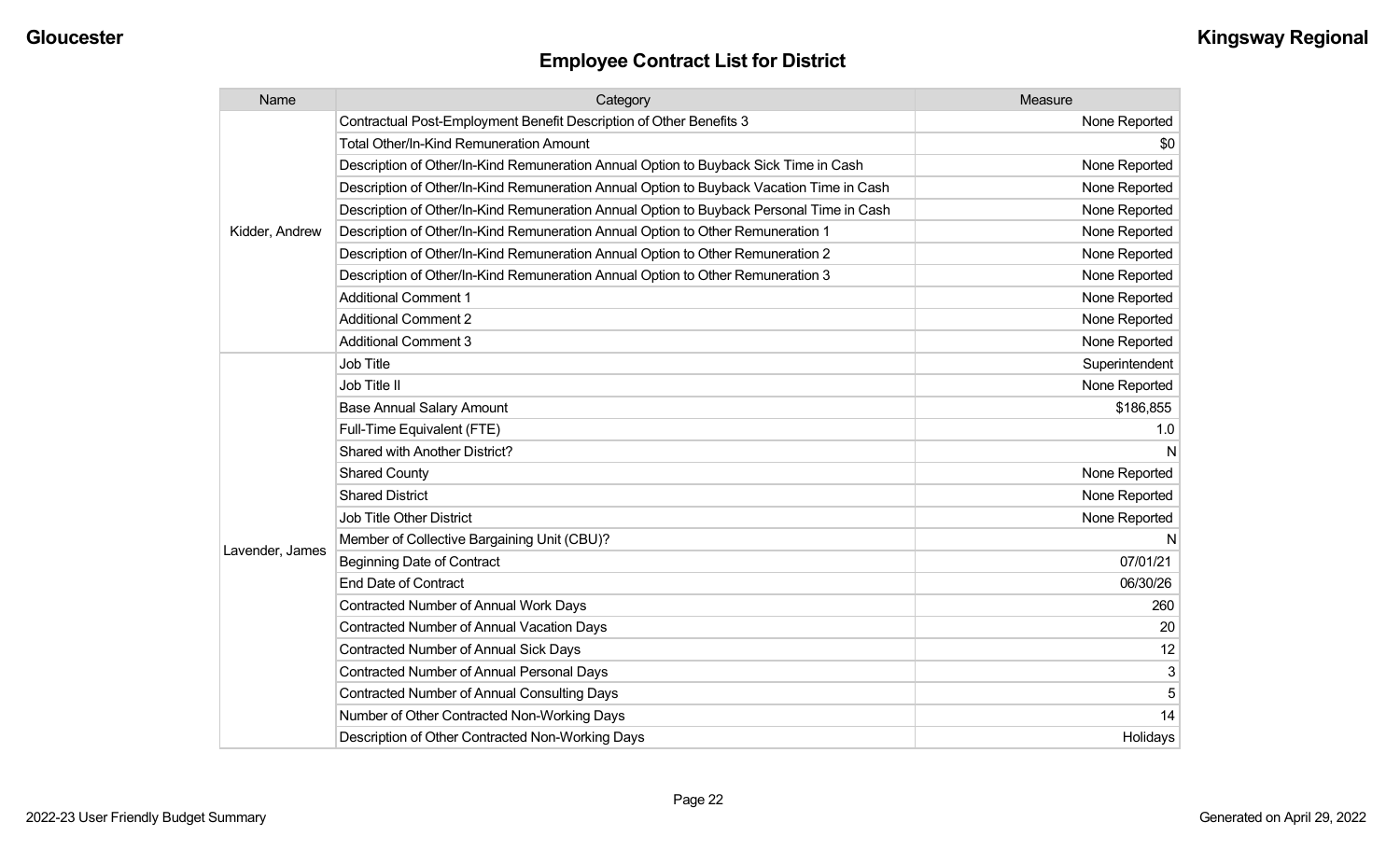| Name            | Category                                                                                  | Measure                                 |
|-----------------|-------------------------------------------------------------------------------------------|-----------------------------------------|
|                 | <b>Total Allowances Amount</b>                                                            | \$17,775                                |
|                 | <b>Total Bonuses Amount</b>                                                               | \$0                                     |
|                 | <b>Total Stipends Amount</b>                                                              | \$0                                     |
|                 | District Contributions Above Teacher Contract for Insurance (Health, Dental, Life, Other) | \$6,800                                 |
|                 | District Contributions Above Teacher Contract for Retirement Plans                        | \$0                                     |
|                 | <b>Total Contractual Post-Employment Benefit Amount</b>                                   | \$29,374                                |
|                 | Contractual Post-Employment Benefit Description of Payout of Sick days                    | Maximum payout at retirement            |
|                 | Contractual Post-Employment Benefit Description of Payout of Vacation days                | Maximum payout at separation            |
|                 | Contractual Post-Employment Benefit Description of Payout of Personal days                | N/A                                     |
|                 | Contractual Post-Employment Benefit Description of Other Benefits 1                       | None Reported                           |
|                 | Contractual Post-Employment Benefit Description of Other Benefits 2                       | None Reported                           |
| Lavender, James | Contractual Post-Employment Benefit Description of Other Benefits 3                       | None Reported                           |
|                 | <b>Total Other/In-Kind Remuneration Amount</b>                                            | \$0                                     |
|                 | Description of Other/In-Kind Remuneration Annual Option to Buyback Sick Time in Cash      | None Reported                           |
|                 | Description of Other/In-Kind Remuneration Annual Option to Buyback Vacation Time in Cash  | None Reported                           |
|                 | Description of Other/In-Kind Remuneration Annual Option to Buyback Personal Time in Cash  | None Reported                           |
|                 | Description of Other/In-Kind Remuneration Annual Option to Other Remuneration 1           | None Reported                           |
|                 | Description of Other/In-Kind Remuneration Annual Option to Other Remuneration 2           | None Reported                           |
|                 | Description of Other/In-Kind Remuneration Annual Option to Other Remuneration 3           | None Reported                           |
|                 | <b>Additional Comment 1</b>                                                               | None Reported                           |
|                 | <b>Additional Comment 2</b>                                                               | None Reported                           |
|                 | <b>Additional Comment 3</b>                                                               | None Reported                           |
|                 | <b>Job Title</b>                                                                          | Coordinator/Director/Manager/Supervisor |
| Lutner, John    | Job Title II                                                                              | Database/SIS                            |
|                 | <b>Base Annual Salary Amount</b>                                                          | \$81,708                                |
|                 | Full-Time Equivalent (FTE)                                                                | 1.0                                     |
|                 | Shared with Another District?                                                             | N                                       |
|                 | <b>Shared County</b>                                                                      | None Reported                           |
|                 | <b>Shared District</b>                                                                    | None Reported                           |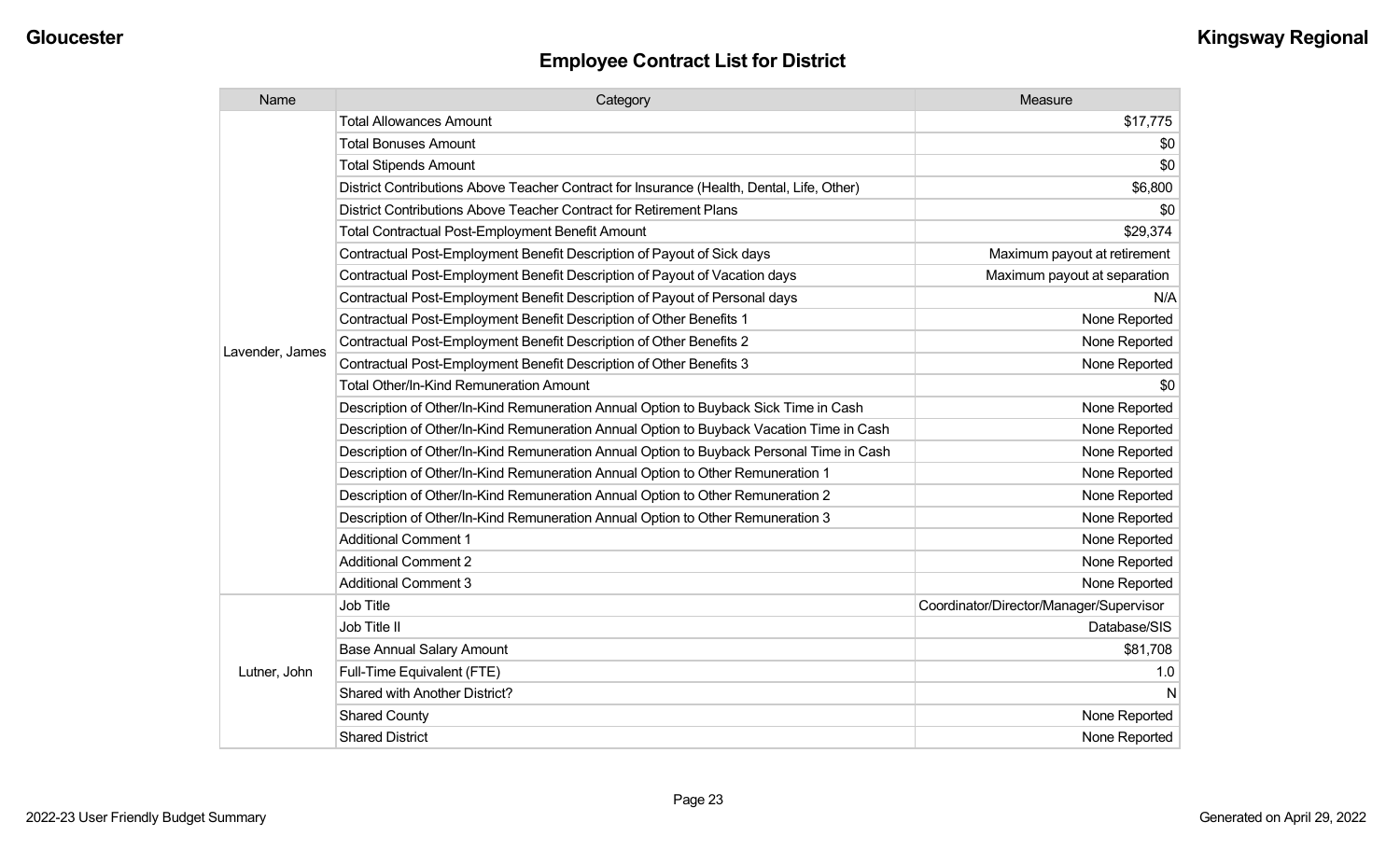| Name         | Category                                                                                  | Measure                   |
|--------------|-------------------------------------------------------------------------------------------|---------------------------|
|              | <b>Job Title Other District</b>                                                           | None Reported             |
|              | Member of Collective Bargaining Unit (CBU)?                                               | N.                        |
|              | <b>Beginning Date of Contract</b>                                                         | 07/01/21                  |
|              | <b>End Date of Contract</b>                                                               | 06/30/22                  |
|              | <b>Contracted Number of Annual Work Days</b>                                              | 260                       |
|              | <b>Contracted Number of Annual Vacation Days</b>                                          | 20                        |
|              | <b>Contracted Number of Annual Sick Days</b>                                              | 12                        |
|              | Contracted Number of Annual Personal Days                                                 | 3                         |
|              | Contracted Number of Annual Consulting Days                                               | $\pmb{0}$                 |
|              | Number of Other Contracted Non-Working Days                                               | 14                        |
|              | Description of Other Contracted Non-Working Days                                          | Holidays                  |
|              | <b>Total Allowances Amount</b>                                                            | \$3,600                   |
|              | <b>Total Bonuses Amount</b>                                                               | \$0                       |
|              | <b>Total Stipends Amount</b>                                                              | \$0                       |
| Lutner, John | District Contributions Above Teacher Contract for Insurance (Health, Dental, Life, Other) | \$0                       |
|              | District Contributions Above Teacher Contract for Retirement Plans                        | \$0                       |
|              | <b>Total Contractual Post-Employment Benefit Amount</b>                                   | \$13,786                  |
|              | Contractual Post-Employment Benefit Description of Payout of Sick days                    | Max payment at retirement |
|              | Contractual Post-Employment Benefit Description of Payout of Vacation days                | Max payout at separation  |
|              | Contractual Post-Employment Benefit Description of Payout of Personal days                | N/A                       |
|              | Contractual Post-Employment Benefit Description of Other Benefits 1                       | None Reported             |
|              | Contractual Post-Employment Benefit Description of Other Benefits 2                       | None Reported             |
|              | Contractual Post-Employment Benefit Description of Other Benefits 3                       | None Reported             |
|              | <b>Total Other/In-Kind Remuneration Amount</b>                                            | \$0                       |
|              | Description of Other/In-Kind Remuneration Annual Option to Buyback Sick Time in Cash      | None Reported             |
|              | Description of Other/In-Kind Remuneration Annual Option to Buyback Vacation Time in Cash  | None Reported             |
|              | Description of Other/In-Kind Remuneration Annual Option to Buyback Personal Time in Cash  | None Reported             |
|              | Description of Other/In-Kind Remuneration Annual Option to Other Remuneration 1           | None Reported             |
|              | Description of Other/In-Kind Remuneration Annual Option to Other Remuneration 2           | None Reported             |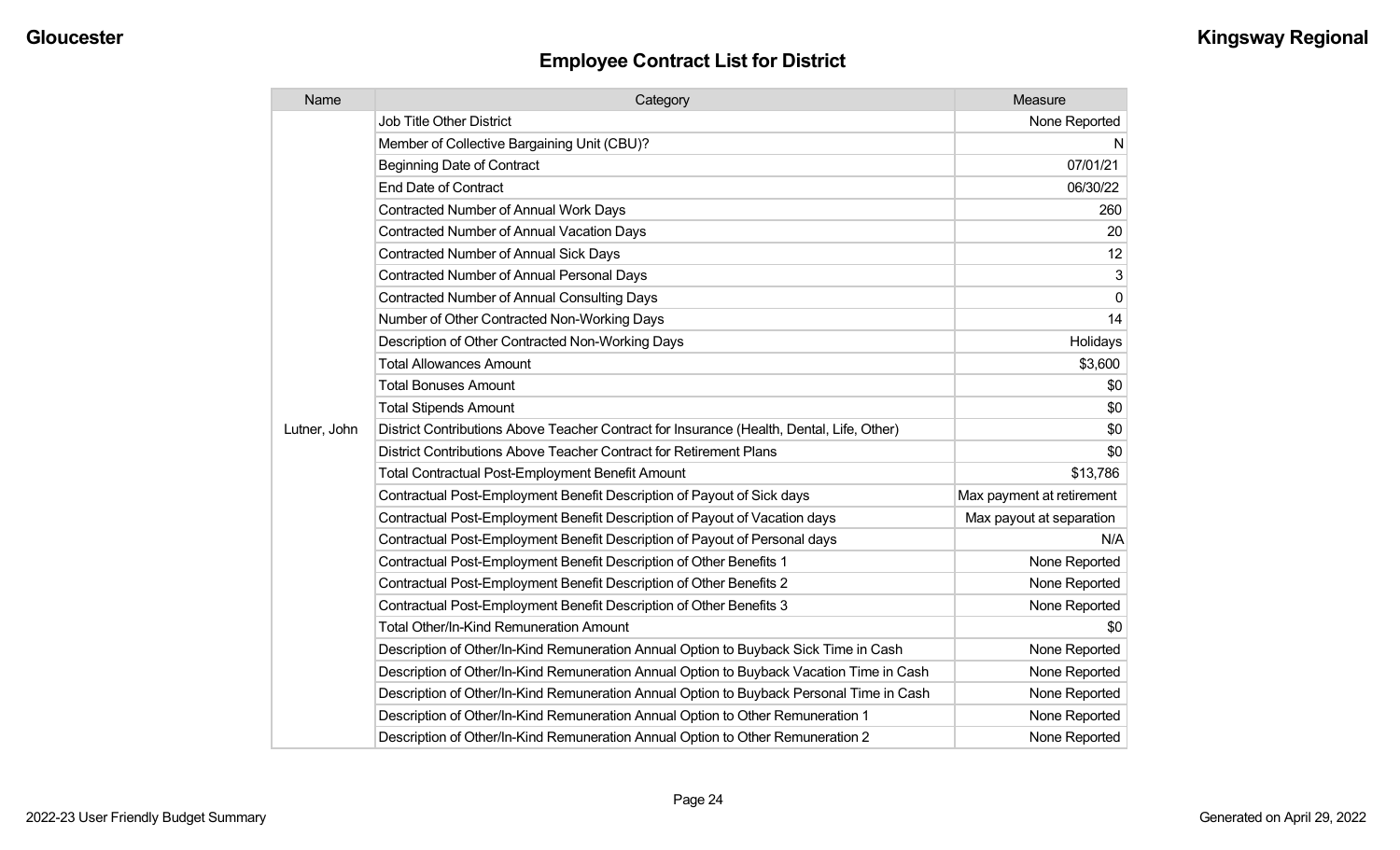| Name           | Category                                                                                  | Measure                       |
|----------------|-------------------------------------------------------------------------------------------|-------------------------------|
| Lutner, John   | Description of Other/In-Kind Remuneration Annual Option to Other Remuneration 3           | None Reported                 |
|                | <b>Additional Comment 1</b>                                                               | None Reported                 |
|                | <b>Additional Comment 2</b>                                                               | None Reported                 |
|                | <b>Additional Comment 3</b>                                                               | None Reported                 |
|                | Job Title                                                                                 | <b>Business Administrator</b> |
|                | Job Title II                                                                              | None Reported                 |
|                | <b>Base Annual Salary Amount</b>                                                          | \$167,222                     |
|                | Full-Time Equivalent (FTE)                                                                | 1.0                           |
|                | Shared with Another District?                                                             | N                             |
|                | <b>Shared County</b>                                                                      | None Reported                 |
|                | <b>Shared District</b>                                                                    | None Reported                 |
|                | Job Title Other District                                                                  | None Reported                 |
|                | Member of Collective Bargaining Unit (CBU)?                                               | N                             |
|                | <b>Beginning Date of Contract</b>                                                         | 07/01/21                      |
|                | <b>End Date of Contract</b>                                                               | 06/30/23                      |
|                | Contracted Number of Annual Work Days                                                     | 260                           |
| Schimpf, Jason | Contracted Number of Annual Vacation Days                                                 | 20                            |
|                | Contracted Number of Annual Sick Days                                                     | 12                            |
|                | <b>Contracted Number of Annual Personal Days</b>                                          | 3                             |
|                | <b>Contracted Number of Annual Consulting Days</b>                                        | $\Omega$                      |
|                | Number of Other Contracted Non-Working Days                                               | 14                            |
|                | Description of Other Contracted Non-Working Days                                          | Holidays                      |
|                | <b>Total Allowances Amount</b>                                                            | \$7,100                       |
|                | <b>Total Bonuses Amount</b>                                                               | \$0                           |
|                | <b>Total Stipends Amount</b>                                                              | \$0                           |
|                | District Contributions Above Teacher Contract for Insurance (Health, Dental, Life, Other) | \$0                           |
|                | District Contributions Above Teacher Contract for Retirement Plans                        | \$0                           |
|                | <b>Total Contractual Post-Employment Benefit Amount</b>                                   | \$27,864                      |
|                | Contractual Post-Employment Benefit Description of Payout of Sick days                    | Max payout at retirement      |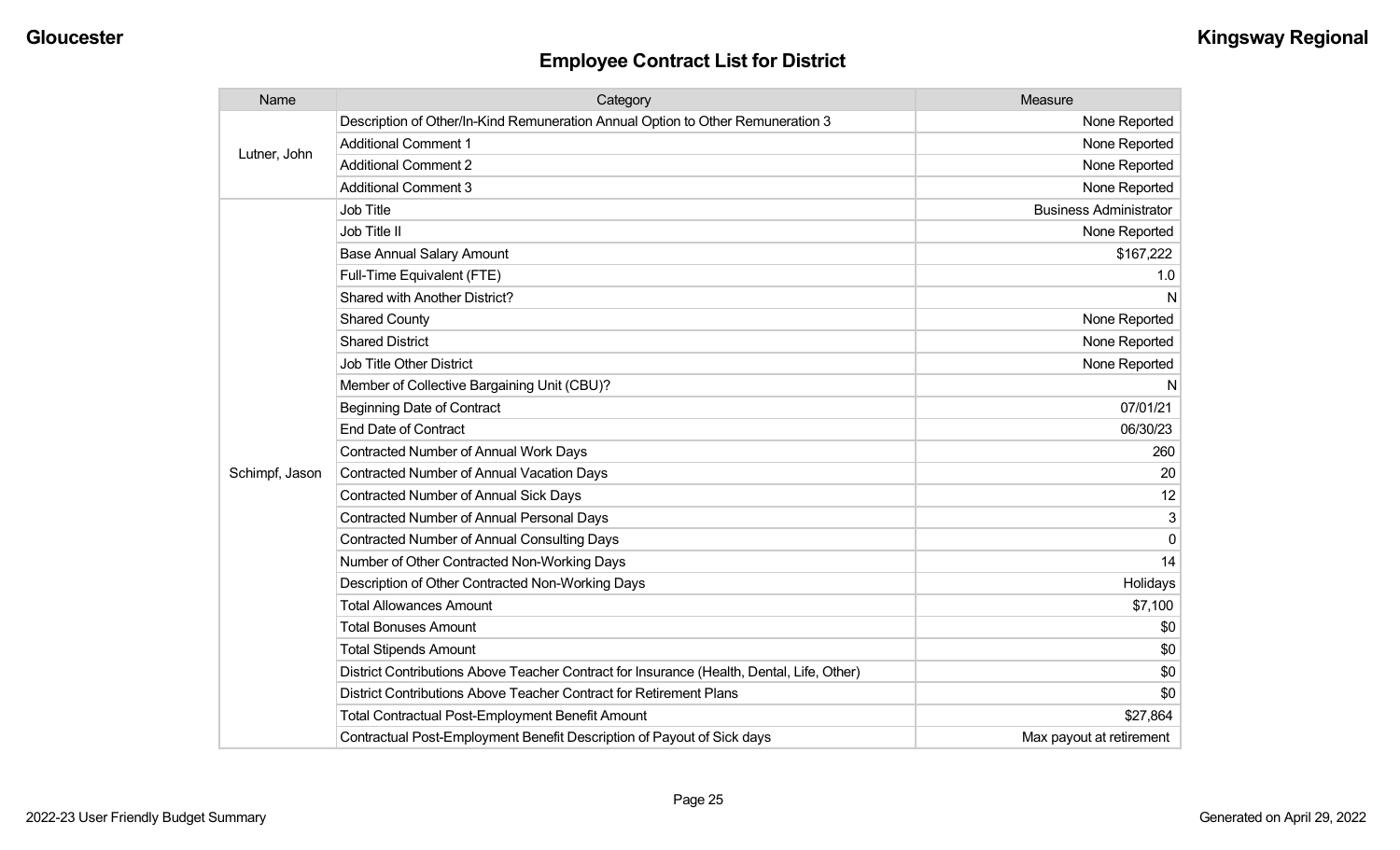| Name             | Category                                                                                 | Measure                                 |
|------------------|------------------------------------------------------------------------------------------|-----------------------------------------|
|                  | Contractual Post-Employment Benefit Description of Payout of Vacation days               | Max payout at separation                |
|                  | Contractual Post-Employment Benefit Description of Payout of Personal days               | N/A                                     |
|                  | Contractual Post-Employment Benefit Description of Other Benefits 1                      | None Reported                           |
|                  | Contractual Post-Employment Benefit Description of Other Benefits 2                      | None Reported                           |
|                  | Contractual Post-Employment Benefit Description of Other Benefits 3                      | None Reported                           |
|                  | Total Other/In-Kind Remuneration Amount                                                  | \$0                                     |
|                  | Description of Other/In-Kind Remuneration Annual Option to Buyback Sick Time in Cash     | None Reported                           |
| Schimpf, Jason   | Description of Other/In-Kind Remuneration Annual Option to Buyback Vacation Time in Cash | None Reported                           |
|                  | Description of Other/In-Kind Remuneration Annual Option to Buyback Personal Time in Cash | None Reported                           |
|                  | Description of Other/In-Kind Remuneration Annual Option to Other Remuneration 1          | None Reported                           |
|                  | Description of Other/In-Kind Remuneration Annual Option to Other Remuneration 2          | None Reported                           |
|                  | Description of Other/In-Kind Remuneration Annual Option to Other Remuneration 3          | None Reported                           |
|                  | <b>Additional Comment 1</b>                                                              | None Reported                           |
|                  | <b>Additional Comment 2</b>                                                              | None Reported                           |
|                  | <b>Additional Comment 3</b>                                                              | None Reported                           |
|                  | Job Title                                                                                | Coordinator/Director/Manager/Supervisor |
|                  | Job Title II                                                                             | <b>Student Transportation</b>           |
|                  | <b>Base Annual Salary Amount</b>                                                         | \$96,402                                |
|                  | Full-Time Equivalent (FTE)                                                               | 1.0                                     |
|                  | Shared with Another District?                                                            | N                                       |
|                  | <b>Shared County</b>                                                                     | None Reported                           |
|                  | <b>Shared District</b>                                                                   | None Reported                           |
| Schneck, Michael | Job Title Other District                                                                 | None Reported                           |
|                  | Member of Collective Bargaining Unit (CBU)?                                              | N                                       |
|                  | <b>Beginning Date of Contract</b>                                                        | 07/01/21                                |
|                  | <b>End Date of Contract</b>                                                              | 06/30/22                                |
|                  | <b>Contracted Number of Annual Work Days</b>                                             | 260                                     |
|                  | Contracted Number of Annual Vacation Days                                                | 20                                      |
|                  | <b>Contracted Number of Annual Sick Days</b>                                             | 12                                      |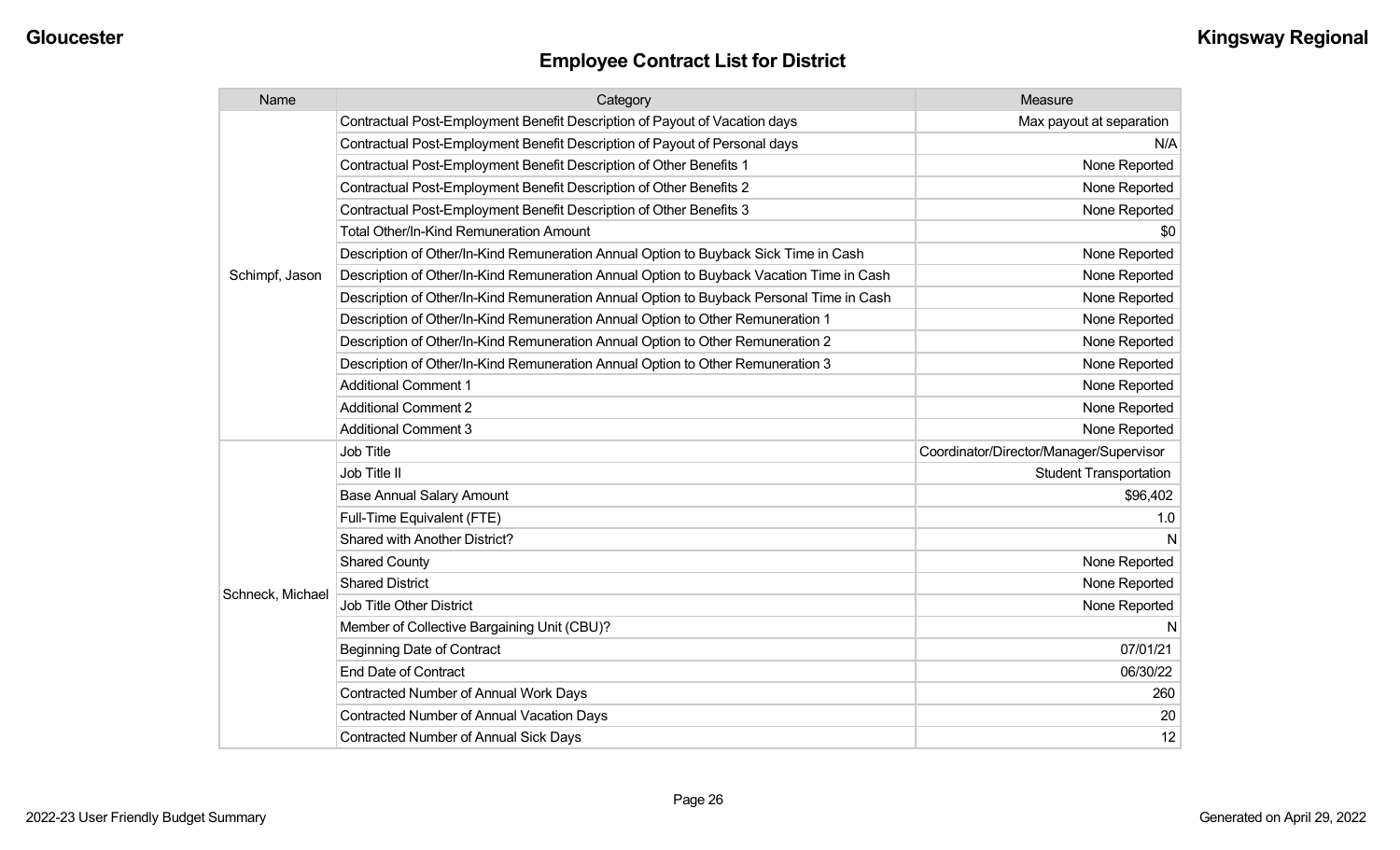|  | Name                                                                            | Category                                                                                  | Measure                  |
|--|---------------------------------------------------------------------------------|-------------------------------------------------------------------------------------------|--------------------------|
|  | <b>Contracted Number of Annual Personal Days</b>                                | 3                                                                                         |                          |
|  | <b>Contracted Number of Annual Consulting Days</b>                              | $\mathbf 0$                                                                               |                          |
|  | Number of Other Contracted Non-Working Days                                     | 14                                                                                        |                          |
|  | Description of Other Contracted Non-Working Days                                | Holidays                                                                                  |                          |
|  | <b>Total Allowances Amount</b>                                                  | \$3,600                                                                                   |                          |
|  |                                                                                 | <b>Total Bonuses Amount</b>                                                               | \$0                      |
|  |                                                                                 | <b>Total Stipends Amount</b>                                                              | \$0                      |
|  |                                                                                 | District Contributions Above Teacher Contract for Insurance (Health, Dental, Life, Other) | \$0                      |
|  |                                                                                 | District Contributions Above Teacher Contract for Retirement Plans                        | \$0                      |
|  |                                                                                 | <b>Total Contractual Post-Employment Benefit Amount</b>                                   | \$14,916                 |
|  |                                                                                 | Contractual Post-Employment Benefit Description of Payout of Sick days                    | Max payout at retirement |
|  |                                                                                 | Contractual Post-Employment Benefit Description of Payout of Vacation days                | Max payout at separation |
|  | Schneck, Michael                                                                | Contractual Post-Employment Benefit Description of Payout of Personal days                | N/A                      |
|  |                                                                                 | Contractual Post-Employment Benefit Description of Other Benefits 1                       | None Reported            |
|  |                                                                                 | Contractual Post-Employment Benefit Description of Other Benefits 2                       | None Reported            |
|  |                                                                                 | Contractual Post-Employment Benefit Description of Other Benefits 3                       | None Reported            |
|  |                                                                                 | <b>Total Other/In-Kind Remuneration Amount</b>                                            | \$0                      |
|  |                                                                                 | Description of Other/In-Kind Remuneration Annual Option to Buyback Sick Time in Cash      | None Reported            |
|  |                                                                                 | Description of Other/In-Kind Remuneration Annual Option to Buyback Vacation Time in Cash  | None Reported            |
|  |                                                                                 | Description of Other/In-Kind Remuneration Annual Option to Buyback Personal Time in Cash  | None Reported            |
|  | Description of Other/In-Kind Remuneration Annual Option to Other Remuneration 1 | None Reported                                                                             |                          |
|  |                                                                                 | Description of Other/In-Kind Remuneration Annual Option to Other Remuneration 2           | None Reported            |
|  |                                                                                 | Description of Other/In-Kind Remuneration Annual Option to Other Remuneration 3           | None Reported            |
|  |                                                                                 | <b>Additional Comment 1</b>                                                               | None Reported            |
|  |                                                                                 | <b>Additional Comment 2</b>                                                               | None Reported            |
|  |                                                                                 | <b>Additional Comment 3</b>                                                               | None Reported            |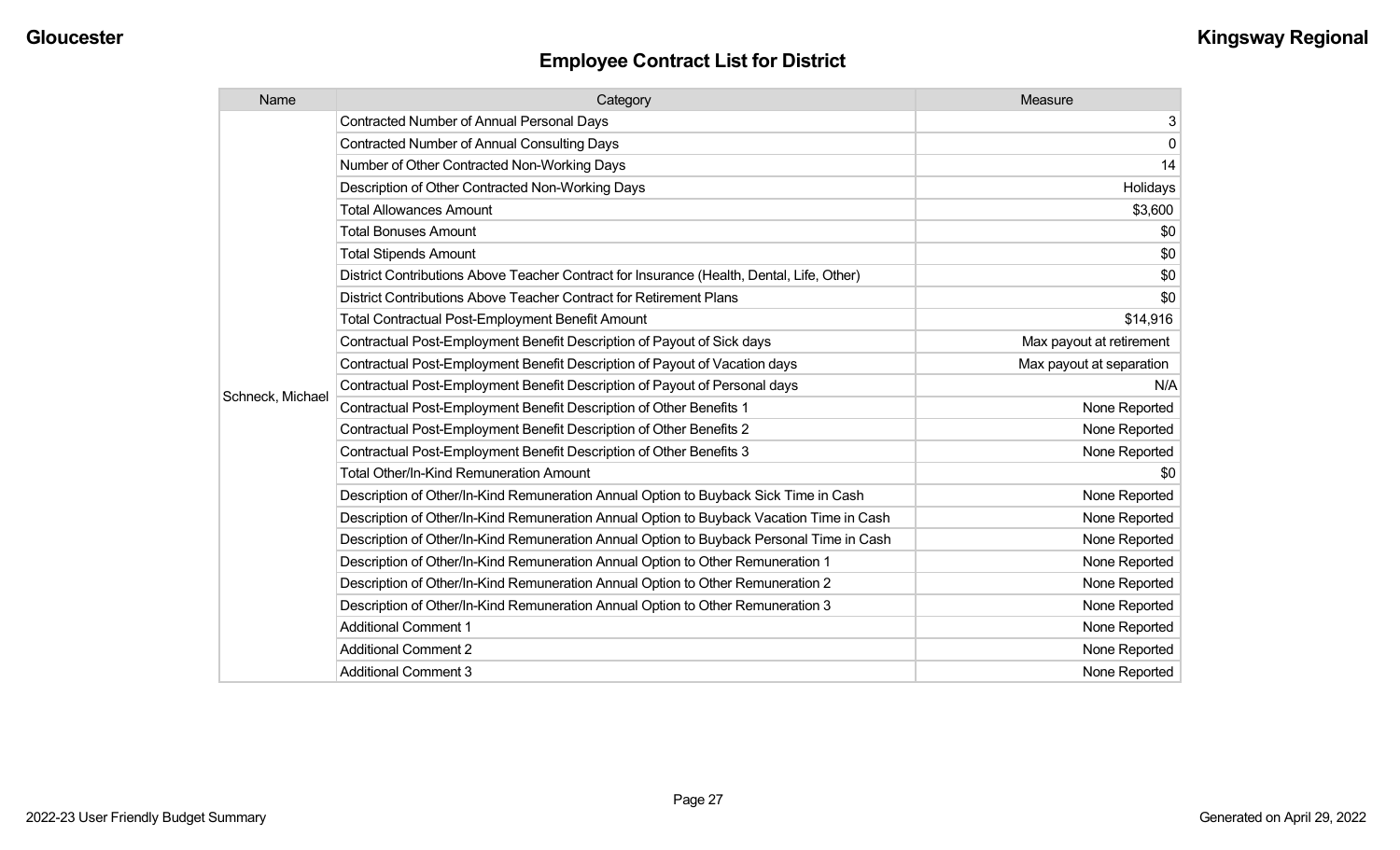| Name             | Category                                                                                  | Measure                                 |
|------------------|-------------------------------------------------------------------------------------------|-----------------------------------------|
|                  | <b>Job Title</b>                                                                          | Coordinator/Director/Manager/Supervisor |
|                  | Job Title II                                                                              | <b>Buildings &amp; Grounds</b>          |
|                  | <b>Base Annual Salary Amount</b>                                                          | \$112,363                               |
|                  | Full-Time Equivalent (FTE)                                                                | 1.0                                     |
|                  | <b>Shared with Another District?</b>                                                      | N                                       |
|                  | <b>Shared County</b>                                                                      | None Reported                           |
|                  | <b>Shared District</b>                                                                    | None Reported                           |
|                  | <b>Job Title Other District</b>                                                           | None Reported                           |
|                  | Member of Collective Bargaining Unit (CBU)?                                               | N                                       |
|                  | <b>Beginning Date of Contract</b>                                                         | 07/01/21                                |
|                  | <b>End Date of Contract</b>                                                               | 06/30/22                                |
|                  | Contracted Number of Annual Work Days                                                     | 260                                     |
|                  | Contracted Number of Annual Vacation Days                                                 | 20                                      |
|                  | <b>Contracted Number of Annual Sick Days</b>                                              | 12                                      |
| Shuster, Michael | <b>Contracted Number of Annual Personal Days</b>                                          | 3                                       |
|                  | <b>Contracted Number of Annual Consulting Days</b>                                        | $\mathbf 0$                             |
|                  | Number of Other Contracted Non-Working Days                                               | 14                                      |
|                  | Description of Other Contracted Non-Working Days                                          | Holidays                                |
|                  | <b>Total Allowances Amount</b>                                                            | \$3,600                                 |
|                  | <b>Total Bonuses Amount</b>                                                               | \$0                                     |
|                  | <b>Total Stipends Amount</b>                                                              | \$0                                     |
|                  | District Contributions Above Teacher Contract for Insurance (Health, Dental, Life, Other) | \$0                                     |
|                  | District Contributions Above Teacher Contract for Retirement Plans                        | \$0                                     |
|                  | <b>Total Contractual Post-Employment Benefit Amount</b>                                   | \$16,144                                |
|                  | Contractual Post-Employment Benefit Description of Payout of Sick days                    | Max payout at retirement                |
|                  | Contractual Post-Employment Benefit Description of Payout of Vacation days                | Max payout at separation                |
|                  | Contractual Post-Employment Benefit Description of Payout of Personal days                | N/A                                     |
|                  | Contractual Post-Employment Benefit Description of Other Benefits 1                       | None Reported                           |
|                  | Contractual Post-Employment Benefit Description of Other Benefits 2                       | None Reported                           |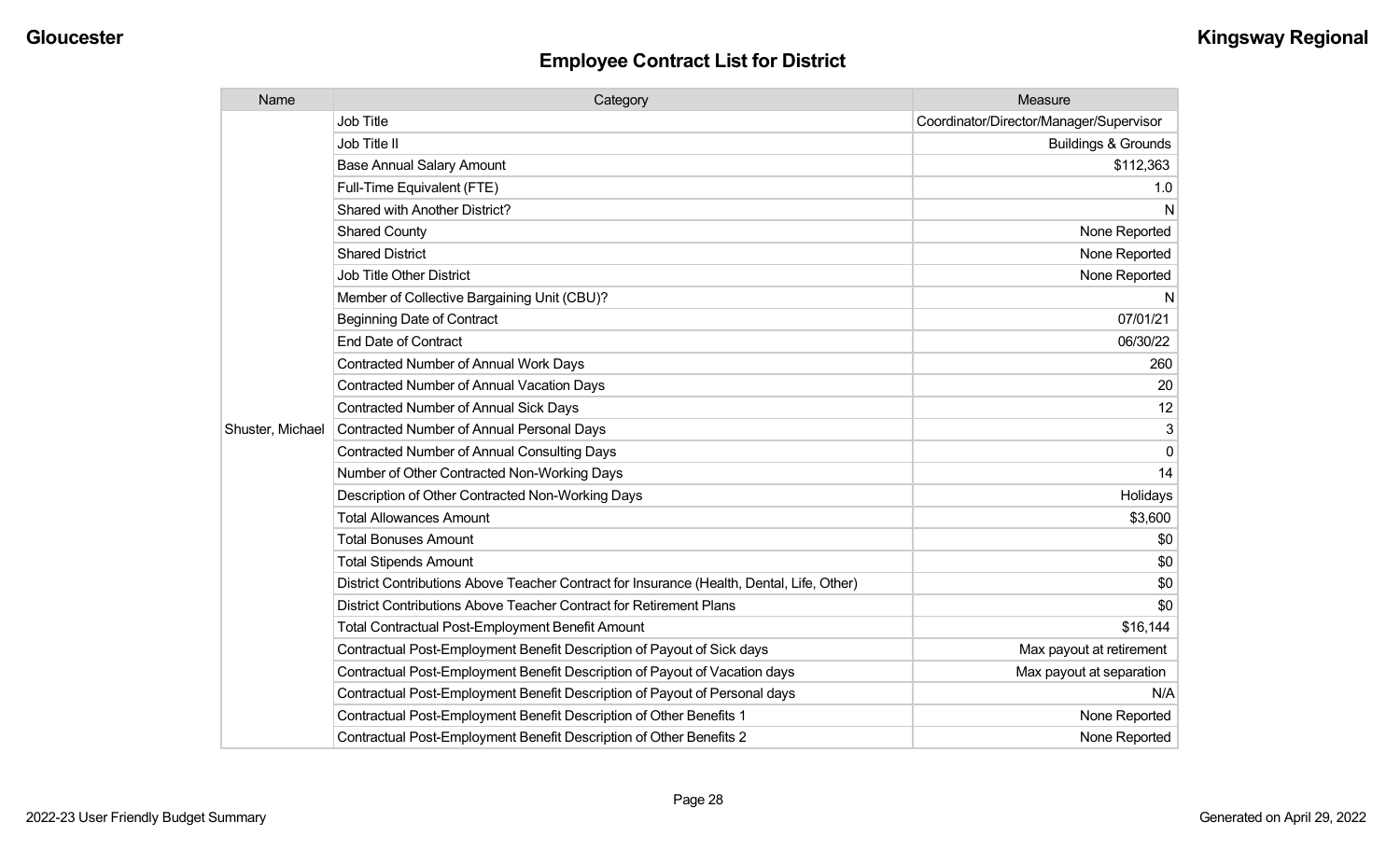| Name             | Category                                                                                 | Measure       |
|------------------|------------------------------------------------------------------------------------------|---------------|
| Shuster, Michael | Contractual Post-Employment Benefit Description of Other Benefits 3                      | None Reported |
|                  | <b>Total Other/In-Kind Remuneration Amount</b>                                           | \$0           |
|                  | Description of Other/In-Kind Remuneration Annual Option to Buyback Sick Time in Cash     | None Reported |
|                  | Description of Other/In-Kind Remuneration Annual Option to Buyback Vacation Time in Cash | None Reported |
|                  | Description of Other/In-Kind Remuneration Annual Option to Buyback Personal Time in Cash | None Reported |
|                  | Description of Other/In-Kind Remuneration Annual Option to Other Remuneration 1          | None Reported |
|                  | Description of Other/In-Kind Remuneration Annual Option to Other Remuneration 2          | None Reported |
|                  | Description of Other/In-Kind Remuneration Annual Option to Other Remuneration 3          | None Reported |
|                  | <b>Additional Comment 1</b>                                                              | None Reported |
|                  | <b>Additional Comment 2</b>                                                              | None Reported |
|                  | <b>Additional Comment 3</b>                                                              | None Reported |
|                  | Job Title                                                                                | Other         |
|                  | Job Title II                                                                             | Mechanic      |
|                  | <b>Base Annual Salary Amount</b>                                                         | \$80,880      |
|                  | Full-Time Equivalent (FTE)                                                               | 1.0           |
|                  | Shared with Another District?                                                            | N             |
|                  | <b>Shared County</b>                                                                     | None Reported |
|                  | <b>Shared District</b>                                                                   | None Reported |
|                  | Job Title Other District                                                                 | None Reported |
|                  | Member of Collective Bargaining Unit (CBU)?                                              | N             |
| Stetser, Stephen | <b>Beginning Date of Contract</b>                                                        | 07/01/21      |
|                  | <b>End Date of Contract</b>                                                              | 06/30/22      |
|                  | <b>Contracted Number of Annual Work Days</b>                                             | 260           |
|                  | Contracted Number of Annual Vacation Days                                                | 20            |
|                  | <b>Contracted Number of Annual Sick Days</b>                                             | 12            |
|                  | Contracted Number of Annual Personal Days                                                | 3             |
|                  | <b>Contracted Number of Annual Consulting Days</b>                                       | $\Omega$      |
|                  | Number of Other Contracted Non-Working Days                                              | 14            |
|                  | Description of Other Contracted Non-Working Days                                         | Holidays      |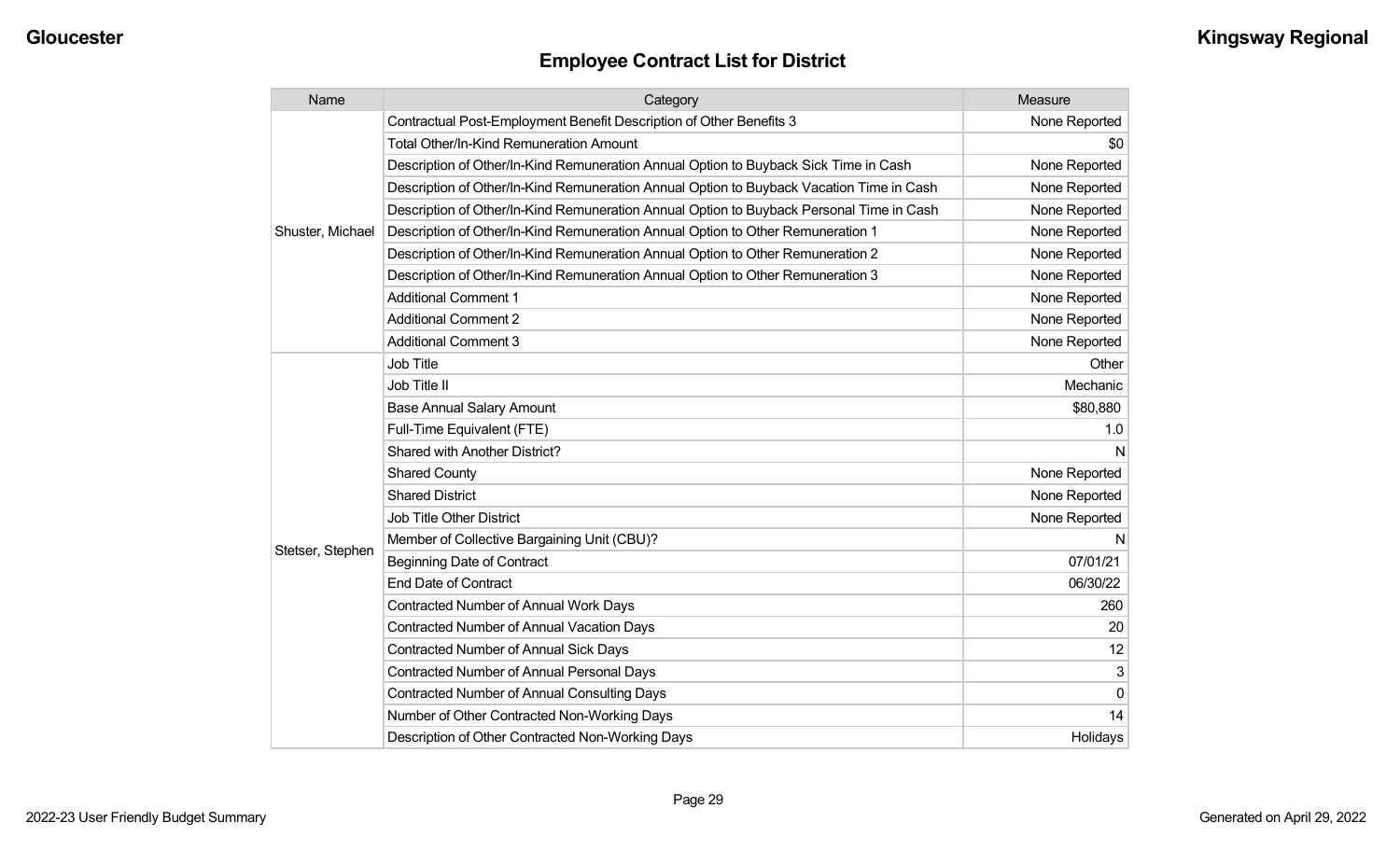| Name             | Category                                                                                  | Measure                  |
|------------------|-------------------------------------------------------------------------------------------|--------------------------|
|                  | <b>Total Allowances Amount</b>                                                            | \$3,600                  |
|                  | <b>Total Bonuses Amount</b>                                                               | \$0                      |
|                  | <b>Total Stipends Amount</b>                                                              | \$0                      |
|                  | District Contributions Above Teacher Contract for Insurance (Health, Dental, Life, Other) | \$0                      |
|                  | District Contributions Above Teacher Contract for Retirement Plans                        | \$0                      |
|                  | Total Contractual Post-Employment Benefit Amount                                          | \$13,722                 |
|                  | Contractual Post-Employment Benefit Description of Payout of Sick days                    | Max payout at retirement |
|                  | Contractual Post-Employment Benefit Description of Payout of Vacation days                | Max payout at separation |
|                  | Contractual Post-Employment Benefit Description of Payout of Personal days                | N/A                      |
|                  | Contractual Post-Employment Benefit Description of Other Benefits 1                       | None Reported            |
|                  | Contractual Post-Employment Benefit Description of Other Benefits 2                       | None Reported            |
| Stetser, Stephen | Contractual Post-Employment Benefit Description of Other Benefits 3                       | None Reported            |
|                  | Total Other/In-Kind Remuneration Amount                                                   | \$0                      |
|                  | Description of Other/In-Kind Remuneration Annual Option to Buyback Sick Time in Cash      | None Reported            |
|                  | Description of Other/In-Kind Remuneration Annual Option to Buyback Vacation Time in Cash  | None Reported            |
|                  | Description of Other/In-Kind Remuneration Annual Option to Buyback Personal Time in Cash  | None Reported            |
|                  | Description of Other/In-Kind Remuneration Annual Option to Other Remuneration 1           | None Reported            |
|                  | Description of Other/In-Kind Remuneration Annual Option to Other Remuneration 2           | None Reported            |
|                  | Description of Other/In-Kind Remuneration Annual Option to Other Remuneration 3           | None Reported            |
|                  | <b>Additional Comment 1</b>                                                               | None Reported            |
|                  | <b>Additional Comment 2</b>                                                               | None Reported            |
|                  | <b>Additional Comment 3</b>                                                               | None Reported            |
|                  | Job Title                                                                                 | Other                    |
| Sturek, Jason    | Job Title II                                                                              | Mechanic                 |
|                  | <b>Base Annual Salary Amount</b>                                                          | \$91,356                 |
|                  | Full-Time Equivalent (FTE)                                                                | 1.0                      |
|                  | Shared with Another District?                                                             | N                        |
|                  | <b>Shared County</b>                                                                      | None Reported            |
|                  | <b>Shared District</b>                                                                    | None Reported            |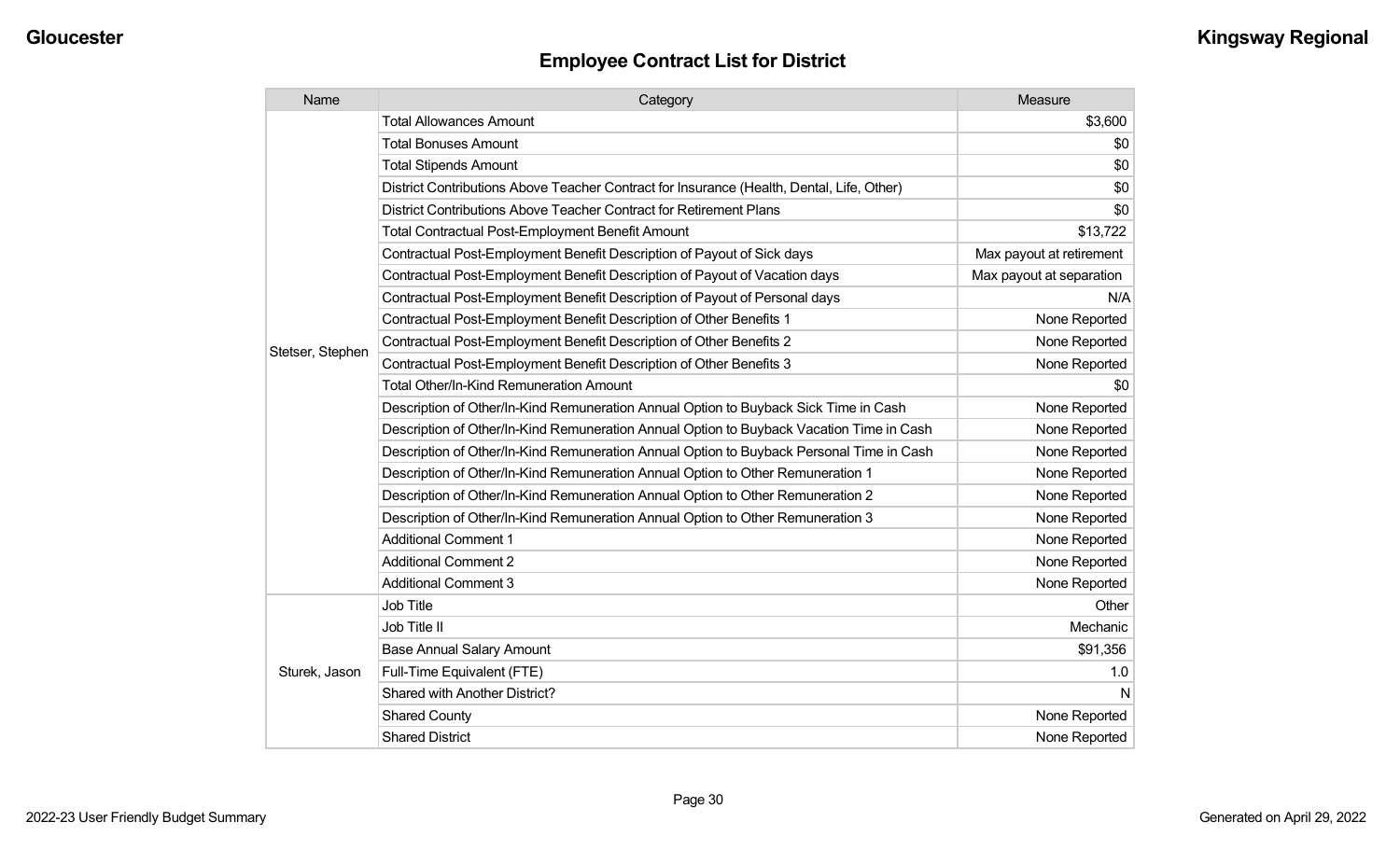| Name          | Category                                                                                  | Measure                   |
|---------------|-------------------------------------------------------------------------------------------|---------------------------|
|               | <b>Job Title Other District</b>                                                           | None Reported             |
|               | Member of Collective Bargaining Unit (CBU)?                                               | N.                        |
|               | <b>Beginning Date of Contract</b>                                                         | 07/01/21                  |
|               | <b>End Date of Contract</b>                                                               | 06/30/22                  |
|               | Contracted Number of Annual Work Days                                                     | 260                       |
|               | <b>Contracted Number of Annual Vacation Days</b>                                          | 20                        |
|               | Contracted Number of Annual Sick Days                                                     | 12                        |
|               | <b>Contracted Number of Annual Personal Days</b>                                          | 3                         |
|               | <b>Contracted Number of Annual Consulting Days</b>                                        | $\mathbf 0$               |
|               | Number of Other Contracted Non-Working Days                                               | 14                        |
|               | Description of Other Contracted Non-Working Days                                          | Holidays                  |
|               | <b>Total Allowances Amount</b>                                                            | \$3,600                   |
|               | <b>Total Bonuses Amount</b>                                                               | \$0                       |
|               | <b>Total Stipends Amount</b>                                                              | \$0                       |
| Sturek, Jason | District Contributions Above Teacher Contract for Insurance (Health, Dental, Life, Other) | \$0                       |
|               | District Contributions Above Teacher Contract for Retirement Plans                        | \$0                       |
|               | <b>Total Contractual Post-Employment Benefit Amount</b>                                   | \$14,528                  |
|               | Contractual Post-Employment Benefit Description of Payout of Sick days                    | Max payment at retirement |
|               | Contractual Post-Employment Benefit Description of Payout of Vacation days                | Max payment at separation |
|               | Contractual Post-Employment Benefit Description of Payout of Personal days                | N/A                       |
|               | Contractual Post-Employment Benefit Description of Other Benefits 1                       | None Reported             |
|               | Contractual Post-Employment Benefit Description of Other Benefits 2                       | None Reported             |
|               | Contractual Post-Employment Benefit Description of Other Benefits 3                       | None Reported             |
|               | Total Other/In-Kind Remuneration Amount                                                   | \$0                       |
|               | Description of Other/In-Kind Remuneration Annual Option to Buyback Sick Time in Cash      | None Reported             |
|               | Description of Other/In-Kind Remuneration Annual Option to Buyback Vacation Time in Cash  | None Reported             |
|               | Description of Other/In-Kind Remuneration Annual Option to Buyback Personal Time in Cash  | None Reported             |
|               | Description of Other/In-Kind Remuneration Annual Option to Other Remuneration 1           | None Reported             |
|               | Description of Other/In-Kind Remuneration Annual Option to Other Remuneration 2           | None Reported             |